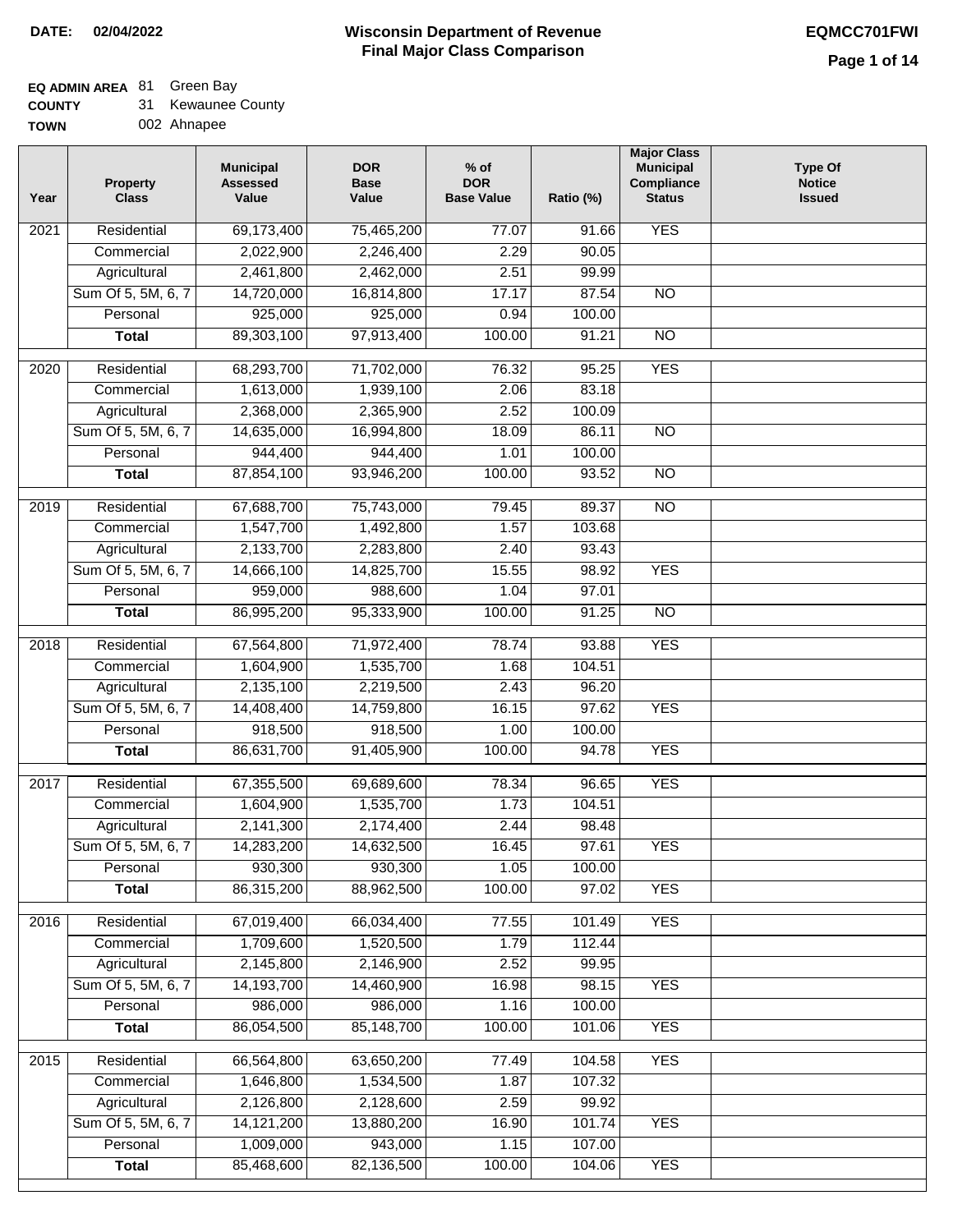## **EQ ADMIN AREA** 81 Green Bay

| <b>COUNTY</b> | Kewaunee County |
|---------------|-----------------|
|---------------|-----------------|

**TOWN** 004 Carlton

| Year              | <b>Property</b><br><b>Class</b> | <b>Municipal</b><br><b>Assessed</b><br>Value | <b>DOR</b><br><b>Base</b><br>Value | $%$ of<br><b>DOR</b><br><b>Base Value</b> | Ratio (%) | <b>Major Class</b><br><b>Municipal</b><br>Compliance<br><b>Status</b> | <b>Type Of</b><br><b>Notice</b><br><b>Issued</b> |
|-------------------|---------------------------------|----------------------------------------------|------------------------------------|-------------------------------------------|-----------|-----------------------------------------------------------------------|--------------------------------------------------|
| $\overline{202}1$ | Residential                     | 49,792,400                                   | 53,966,700                         | 47.04                                     | 92.27     | <b>YES</b>                                                            |                                                  |
|                   | Commercial                      | 17,075,800                                   | 17,217,500                         | 15.01                                     | 99.18     | <b>YES</b>                                                            |                                                  |
|                   | Agricultural                    | 3,285,200                                    | 3,439,300                          | 3.00                                      | 95.52     |                                                                       |                                                  |
|                   | Sum Of 5, 5M, 6, 7              | 32,887,100                                   | 39,949,800                         | 34.82                                     | 82.32     | $\overline{NO}$                                                       |                                                  |
|                   | Personal                        | 140,700                                      | 158,100                            | 0.14                                      | 88.99     |                                                                       |                                                  |
|                   | <b>Total</b>                    | 103,181,200                                  | 114,731,400                        | 100.00                                    | 89.93     | $\overline{NO}$                                                       | 2nd Notice of Non-Compliance                     |
| 2020              | Residential                     | 49,043,300                                   | 52,606,300                         | 46.26                                     | 93.23     | <b>YES</b>                                                            |                                                  |
|                   | Commercial                      | 17,085,000                                   | 17,948,700                         | 15.78                                     | 95.19     | <b>YES</b>                                                            |                                                  |
|                   | Agricultural                    | 3,162,200                                    | 3,309,900                          | 2.91                                      | 95.54     |                                                                       |                                                  |
|                   | Sum Of 5, 5M, 6, 7              | 32,891,500                                   | 39,695,100                         | 34.91                                     | 82.86     | $\overline{NO}$                                                       |                                                  |
|                   | Personal                        | 142,500                                      | 149,200                            | 0.13                                      | 95.51     |                                                                       |                                                  |
|                   | Total                           | 102,324,500                                  | 113,709,200                        | 100.00                                    | 89.99     | $\overline{NO}$                                                       | 1st Notice of Non-Compliance                     |
|                   |                                 |                                              |                                    |                                           |           |                                                                       |                                                  |
| 2019              | Residential                     | 49,054,500                                   | 51,422,000                         | 47.10                                     | 95.40     | <b>YES</b>                                                            |                                                  |
|                   | Commercial                      | 17,085,000                                   | 16,912,600                         | 15.49                                     | 101.02    | <b>YES</b>                                                            |                                                  |
|                   | Agricultural                    | 2,953,400                                    | 3,182,900                          | 2.92                                      | 92.79     |                                                                       |                                                  |
|                   | Sum Of 5, 5M, 6, 7              | 32,625,700                                   | 37,500,500                         | 34.35                                     | 87.00     | $\overline{NO}$                                                       |                                                  |
|                   | Personal                        | 153,600                                      | 165,300                            | 0.15                                      | 92.92     |                                                                       |                                                  |
|                   | <b>Total</b>                    | 101,872,200                                  | 109,183,300                        | 100.00                                    | 93.30     | <b>NO</b>                                                             |                                                  |
| $\overline{2018}$ | Residential                     | 46,725,500                                   | 47,064,900                         | 45.17                                     | 99.28     | <b>YES</b>                                                            |                                                  |
|                   | Commercial                      | 17,053,900                                   | 16,738,300                         | 16.06                                     | 101.89    | <b>YES</b>                                                            |                                                  |
|                   | Agricultural                    | 2,981,200                                    | 3,121,000                          | 3.00                                      | 95.52     |                                                                       |                                                  |
|                   | Sum Of 5, 5M, 6, 7              | 32,981,600                                   | 37,078,000                         | 35.59                                     | 88.95     | <b>NO</b>                                                             |                                                  |
|                   | Personal                        | 181,200                                      | 189,700                            | 0.18                                      | 95.52     |                                                                       |                                                  |
|                   | <b>Total</b>                    | 99,923,400                                   | 104,191,900                        | 100.00                                    | 95.90     | $\overline{10}$                                                       |                                                  |
| 2017              | Residential                     | 45,210,300                                   | 44,330,100                         | 42.34                                     | 101.99    | <b>YES</b>                                                            |                                                  |
|                   | Commercial                      | 16,979,700                                   | 16,697,300                         | 15.95                                     | 101.69    | <b>YES</b>                                                            |                                                  |
|                   | Agricultural                    | 3,021,200                                    | 3,050,200                          | 2.91                                      | 99.05     |                                                                       |                                                  |
|                   | Sum Of 5, 5M, 6, 7              | 33,485,600                                   | 37,324,600                         | 35.65                                     | 89.71     | $\overline{N}$                                                        |                                                  |
|                   | Personal                        | 3,263,600                                    | 3,296,000                          | 3.15                                      | 99.02     |                                                                       |                                                  |
|                   | <b>Total</b>                    | 101,960,400                                  | 104,698,200                        | 100.00                                    | 97.39     | $\overline{NO}$                                                       |                                                  |
| 2016              | Residential                     | 44,771,700                                   | 43,455,200                         | 8.11                                      | 103.03    |                                                                       |                                                  |
|                   | Commercial                      | 248,485,400                                  | 235,404,100                        | 43.94                                     | 105.56    | <b>YES</b>                                                            |                                                  |
|                   | Agricultural                    | 3,110,300                                    | 3,015,200                          | 0.56                                      | 103.15    |                                                                       |                                                  |
|                   | Sum Of 5, 5M, 6, 7              | 33,396,000                                   | 36,977,600                         | 6.90                                      | 90.31     |                                                                       |                                                  |
|                   | Personal                        | 223,183,100                                  | 216,893,200                        | 40.48                                     | 102.90    | <b>YES</b>                                                            |                                                  |
|                   | <b>Total</b>                    | 552,946,500                                  | 535,745,300                        | 100.00                                    | 103.21    | <b>YES</b>                                                            |                                                  |
|                   |                                 |                                              |                                    |                                           |           |                                                                       |                                                  |
| 2015              | Residential                     | 44,688,300                                   | 42,110,700                         | 8.14                                      | 106.12    | <b>YES</b>                                                            |                                                  |
|                   | Commercial                      | 250,908,900                                  | 237,699,900                        | 45.94                                     | 105.56    | <b>YES</b>                                                            |                                                  |
|                   | Agricultural                    | 2,982,000                                    | 2,980,900                          | 0.58                                      | 100.04    |                                                                       |                                                  |
|                   | Sum Of 5, 5M, 6, 7              | 31,780,600                                   | 33,826,900                         | 6.54                                      | 93.95     | <b>YES</b>                                                            |                                                  |
|                   | Personal                        | 211,878,100                                  | 200,832,300                        | 38.81                                     | 105.50    | <b>YES</b>                                                            |                                                  |
|                   | <b>Total</b>                    | 542,237,900                                  | 517,450,700                        | 100.00                                    | 104.79    | <b>YES</b>                                                            |                                                  |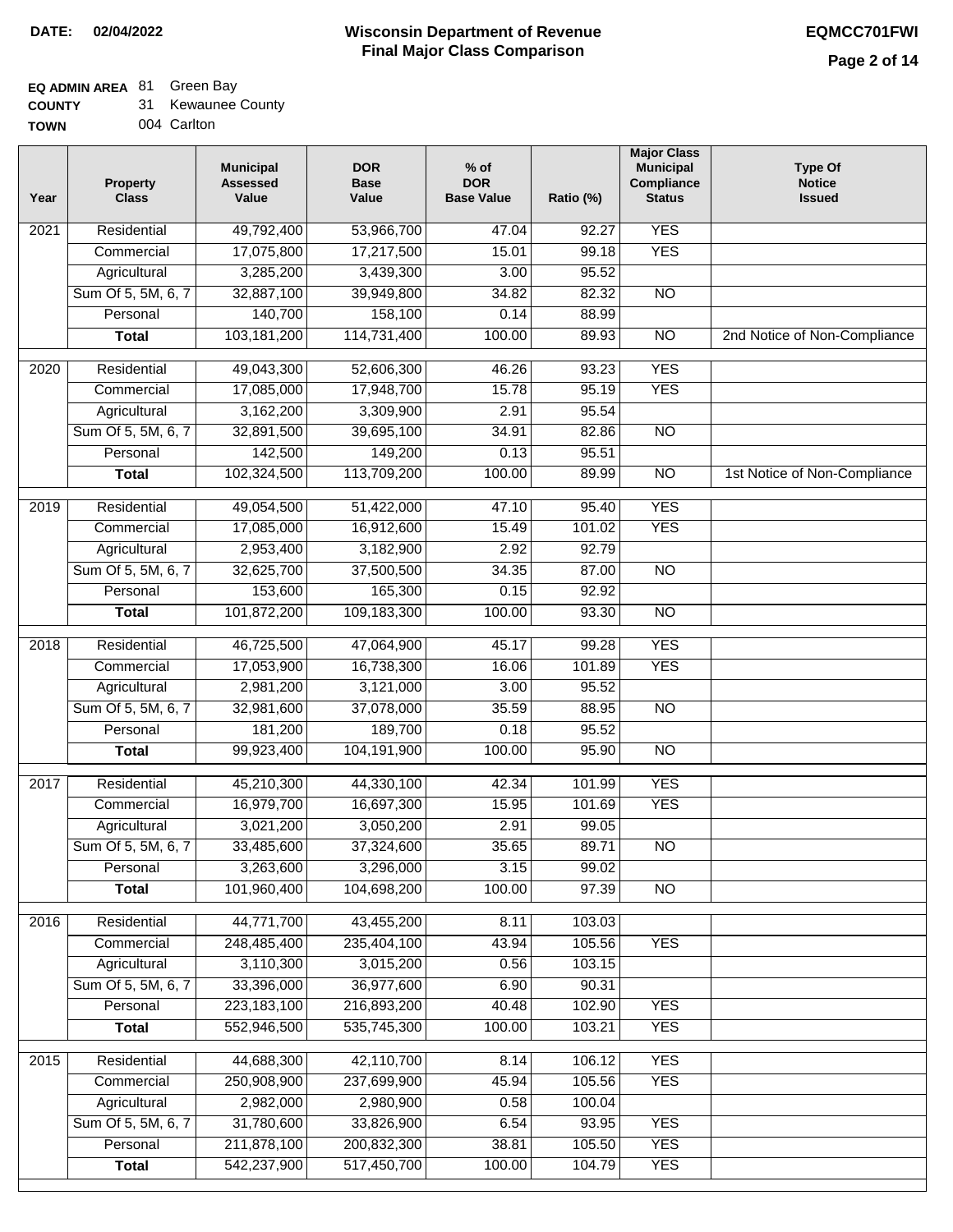# **EQ ADMIN AREA** 81 Green Bay

| <b>COUNTY</b> | Kewaunee County |
|---------------|-----------------|
|---------------|-----------------|

**TOWN** 006 Casco

| Year              | <b>Property</b><br><b>Class</b> | <b>Municipal</b><br><b>Assessed</b><br>Value | <b>DOR</b><br><b>Base</b><br>Value | $%$ of<br><b>DOR</b><br><b>Base Value</b> | Ratio (%) | <b>Major Class</b><br><b>Municipal</b><br><b>Compliance</b><br><b>Status</b> | <b>Type Of</b><br><b>Notice</b><br><b>Issued</b> |
|-------------------|---------------------------------|----------------------------------------------|------------------------------------|-------------------------------------------|-----------|------------------------------------------------------------------------------|--------------------------------------------------|
| 2021              | Residential                     | 83,307,500                                   | 89,738,000                         | 75.17                                     | 92.83     | <b>YES</b>                                                                   |                                                  |
|                   | Commercial                      | 2,938,500                                    | 1,977,200                          | 1.66                                      | 148.62    |                                                                              |                                                  |
|                   | Agricultural                    | 2,704,600                                    | 2,703,300                          | 2.26                                      | 100.05    |                                                                              |                                                  |
|                   | Sum Of 5, 5M, 6, 7              | 25,027,900                                   | 24,833,800                         | 20.80                                     | 100.78    | <b>YES</b>                                                                   |                                                  |
|                   | Personal                        | 134,050                                      | 134,100                            | 0.11                                      | 99.96     |                                                                              |                                                  |
|                   | <b>Total</b>                    | 114,112,550                                  | 119,386,400                        | 100.00                                    | 95.58     | <b>YES</b>                                                                   |                                                  |
| $\overline{2020}$ | Residential                     | 66,529,600                                   | 86,919,700                         | 74.40                                     | 76.54     | NO                                                                           |                                                  |
|                   | Commercial                      | 2,740,300                                    | 2,386,900                          | 2.04                                      | 114.81    |                                                                              |                                                  |
|                   | Agricultural                    | 2,182,600                                    | 2,594,900                          | 2.22                                      | 84.11     |                                                                              |                                                  |
|                   | Sum Of 5, 5M, 6, 7              | 20,480,900                                   | 24,740,000                         | 21.18                                     | 82.78     | <b>NO</b>                                                                    |                                                  |
|                   | Personal                        | 150,629                                      | 179,400                            | 0.15                                      | 83.96     |                                                                              |                                                  |
|                   | <b>Total</b>                    | 92,084,029                                   | 116,820,900                        | 100.00                                    | 78.82     | $\overline{NO}$                                                              | 1st Notice of Non-Compliance                     |
|                   |                                 |                                              |                                    |                                           |           |                                                                              |                                                  |
| $\frac{1}{2019}$  | Residential                     | 65,895,600                                   | 85,345,600                         | 76.26                                     | 77.21     | $\overline{NO}$                                                              |                                                  |
|                   | Commercial                      | 3,064,000                                    | 2,695,900                          | 2.41                                      | 113.65    |                                                                              |                                                  |
|                   | Agricultural                    | 2,425,800                                    | 2,497,300                          | 2.23                                      | 97.14     |                                                                              |                                                  |
|                   | Sum Of 5, 5M, 6, 7              | 20,533,100                                   | 21,059,000                         | 18.82                                     | 97.50     | <b>YES</b>                                                                   |                                                  |
|                   | Personal                        | 260,200                                      | 313,500                            | 0.28                                      | 83.00     |                                                                              |                                                  |
|                   | <b>Total</b>                    | 92,178,700                                   | 111,911,300                        | 100.00                                    | 82.37     | $\overline{NO}$                                                              |                                                  |
| 2018              | Residential                     | 64,628,700                                   | 80,312,100                         | 74.75                                     | 80.47     | $\overline{NO}$                                                              |                                                  |
|                   | Commercial                      | 3,059,000                                    | 2,663,300                          | 2.48                                      | 114.86    |                                                                              |                                                  |
|                   | Agricultural                    | 2,426,700                                    | 2,425,200                          | 2.26                                      | 100.06    |                                                                              |                                                  |
|                   | Sum Of 5, 5M, 6, 7              | 20,736,500                                   | 21,871,800                         | 20.36                                     | 94.81     | <b>YES</b>                                                                   |                                                  |
|                   | Personal                        | 145,150                                      | 165,000                            | 0.15                                      | 87.97     |                                                                              |                                                  |
|                   | <b>Total</b>                    | 90,996,050                                   | 107,437,400                        | 100.00                                    | 84.70     | $\overline{NO}$                                                              |                                                  |
| 2017              | Residential                     | 63,411,500                                   | 75,191,700                         | 73.88                                     | 84.33     | $\overline{NO}$                                                              |                                                  |
|                   | Commercial                      | 2,937,400                                    | 2,525,100                          | 2.48                                      | 116.33    |                                                                              |                                                  |
|                   | Agricultural                    | 2,369,000                                    | 2,368,600                          | 2.33                                      | 100.02    |                                                                              |                                                  |
|                   | Sum Of 5, 5M, 6, 7              | 20,386,100                                   | 21,179,900                         | 20.81                                     | 96.25     | <b>YES</b>                                                                   |                                                  |
|                   | Personal                        | 466,500                                      | 507,000                            | 0.50                                      | 92.01     |                                                                              |                                                  |
|                   | <b>Total</b>                    | 89,570,500                                   | 101,772,300                        | 100.00                                    | 88.01     | $\overline{NO}$                                                              |                                                  |
| 2016              | Residential                     | 62,326,700                                   | 67,285,200                         | 71.89                                     | 92.63     | <b>YES</b>                                                                   |                                                  |
|                   | Commercial                      | 2,973,400                                    | 2,518,100                          | 2.69                                      | 118.08    |                                                                              |                                                  |
|                   | Agricultural                    | 2,336,500                                    | 2,336,800                          | 2.50                                      | 99.99     |                                                                              |                                                  |
|                   | Sum Of 5, 5M, 6, 7              | 20,310,400                                   | 20,976,900                         | 22.41                                     | 96.82     | <b>YES</b>                                                                   |                                                  |
|                   | Personal                        | 450,500                                      | 474,200                            | 0.51                                      | 95.00     |                                                                              |                                                  |
|                   | <b>Total</b>                    | 88,397,500                                   | 93,591,200                         | 100.00                                    | 94.45     | <b>YES</b>                                                                   |                                                  |
| 2015              | Residential                     | 61,214,700                                   | 66, 154, 700                       | 72.20                                     | 92.53     | <b>YES</b>                                                                   |                                                  |
|                   | Commercial                      | 2,886,200                                    | 2,554,100                          | 2.79                                      | 113.00    |                                                                              |                                                  |
|                   | Agricultural                    | 2,304,000                                    | 2,303,100                          | 2.51                                      | 100.04    |                                                                              |                                                  |
|                   | Sum Of 5, 5M, 6, 7              | 20,542,800                                   | 20,128,400                         | 21.97                                     | 102.06    | <b>YES</b>                                                                   |                                                  |
|                   | Personal                        | 468,650                                      | 483,200                            | 0.53                                      | 96.99     |                                                                              |                                                  |
|                   | <b>Total</b>                    | 87,416,350                                   | 91,623,500                         | 100.00                                    | 95.41     | <b>YES</b>                                                                   |                                                  |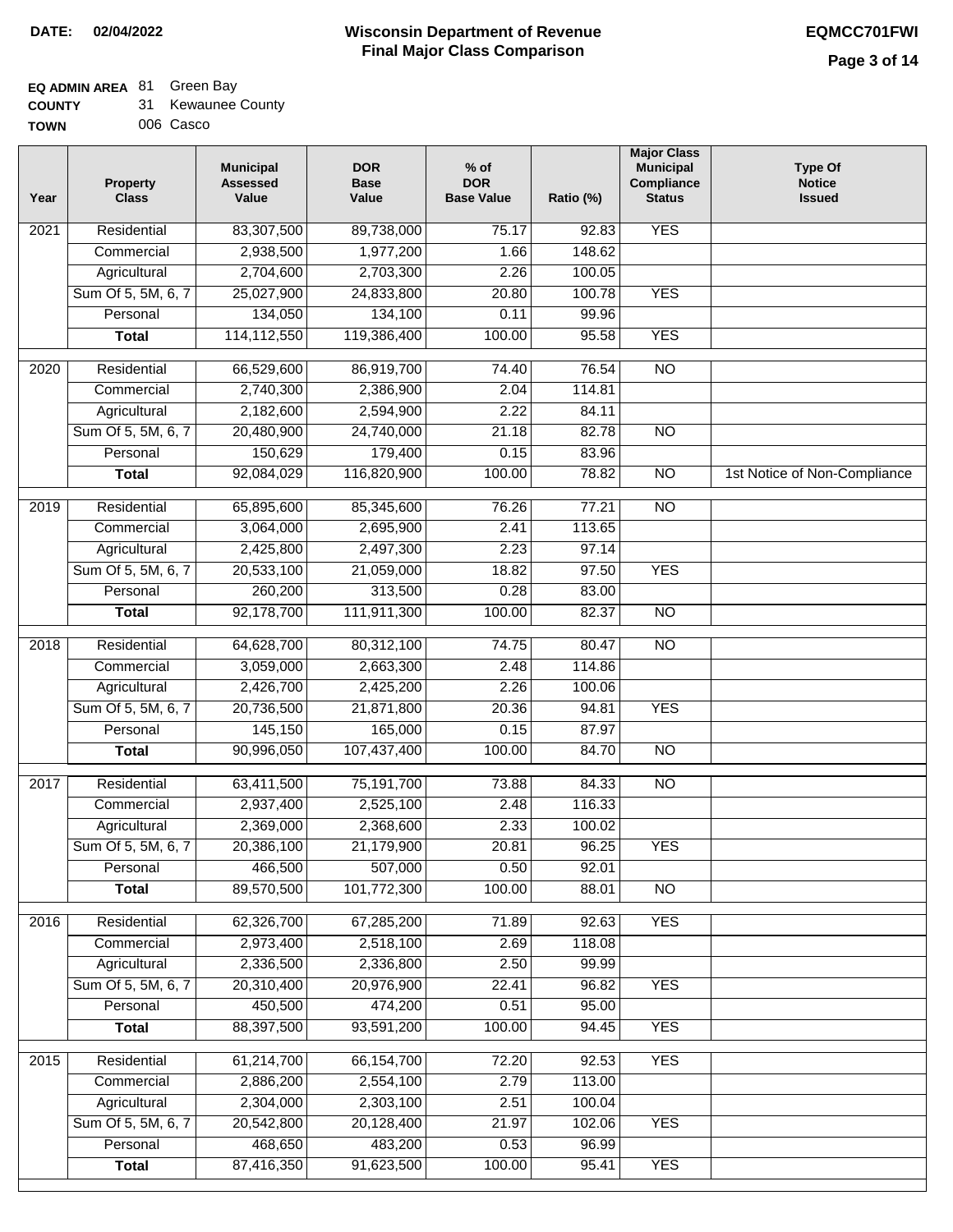### **EQ ADMIN AREA** 81 Green Bay

| <b>COUNTY</b> | Kewaunee County |  |
|---------------|-----------------|--|
|---------------|-----------------|--|

**TOWN** 008 Franklin

| Year              | <b>Property</b><br><b>Class</b> | <b>Municipal</b><br><b>Assessed</b><br>Value | <b>DOR</b><br><b>Base</b><br>Value | $%$ of<br><b>DOR</b><br><b>Base Value</b> | Ratio (%)        | <b>Major Class</b><br><b>Municipal</b><br>Compliance<br><b>Status</b> | <b>Type Of</b><br><b>Notice</b><br><b>Issued</b> |
|-------------------|---------------------------------|----------------------------------------------|------------------------------------|-------------------------------------------|------------------|-----------------------------------------------------------------------|--------------------------------------------------|
| 2021              | Residential                     | 58,438,000                                   | 66,926,200                         | 62.55                                     | 87.32            | <b>NO</b>                                                             |                                                  |
|                   | Commercial                      | 2,084,900                                    | 1,864,300                          | 1.74                                      | 111.83           |                                                                       |                                                  |
|                   | Agricultural                    | 3,010,100                                    | 3,006,700                          | 2.81                                      | 100.11           |                                                                       |                                                  |
|                   | Sum Of 5, 5M, 6, 7              | 31,568,100                                   | 34,917,600                         | 32.64                                     | 90.41            | <b>YES</b>                                                            |                                                  |
|                   | Personal                        | 274,240                                      | 274,300                            | 0.26                                      | 99.98            |                                                                       |                                                  |
|                   | <b>Total</b>                    | 95,375,340                                   | 106,989,100                        | 100.00                                    | 89.14            | $\overline{NO}$                                                       |                                                  |
| $\overline{2020}$ | Residential                     | 57,801,100                                   | 63,146,100                         | 61.07                                     | 91.54            | <b>YES</b>                                                            |                                                  |
|                   | Commercial                      | 1,861,400                                    | 1,709,100                          | 1.65                                      | 108.91           |                                                                       |                                                  |
|                   | Agricultural                    | 2,892,700                                    | 2,893,900                          | 2.80                                      | 99.96            |                                                                       |                                                  |
|                   | Sum Of 5, 5M, 6, 7              | 31,547,800                                   | 35,430,700                         | 34.27                                     | 89.04            | $\overline{NO}$                                                       |                                                  |
|                   | Personal                        | 215,050                                      | 215,100                            | 0.21                                      | 99.98            |                                                                       |                                                  |
|                   | <b>Total</b>                    | 94,318,050                                   | 103,394,900                        | 100.00                                    | 91.22            | <b>NO</b>                                                             |                                                  |
| $\frac{2019}{ }$  | Residential                     | 57,533,900                                   | 64,847,600                         | 62.51                                     | 88.72            | $\overline{NO}$                                                       |                                                  |
|                   | Commercial                      | 1,833,300                                    | 1,706,800                          | 1.65                                      | 107.41           |                                                                       |                                                  |
|                   | Agricultural                    | 2,707,700                                    | 2,788,200                          | 2.69                                      | 97.11            |                                                                       |                                                  |
|                   | Sum Of 5, 5M, 6, 7              | 31,421,300                                   | 34, 182, 800                       | 32.95                                     | 91.92            | <b>YES</b>                                                            |                                                  |
|                   | Personal                        | 212,610                                      | 212,600                            | 0.20                                      | 100.00           |                                                                       |                                                  |
|                   | <b>Total</b>                    | 93,708,810                                   | 103,738,000                        | 100.00                                    | 90.33            | $\overline{NO}$                                                       |                                                  |
|                   |                                 |                                              |                                    |                                           |                  |                                                                       |                                                  |
| 2018              | Residential                     | 57,145,800                                   | 61,398,400                         | 61.44                                     | 93.07            | <b>YES</b>                                                            |                                                  |
|                   | Commercial                      | 1,916,300                                    | 1,774,200                          | 1.78                                      | 108.01           |                                                                       |                                                  |
|                   | Agricultural                    | 2,710,200                                    | 2,711,800                          | 2.71                                      | 99.94            |                                                                       |                                                  |
|                   | Sum Of 5, 5M, 6, 7              | 31,202,100                                   | 33,954,600                         | 33.98                                     | 91.89            | <b>YES</b>                                                            |                                                  |
|                   | Personal                        | 100,170                                      | 100,100                            | 0.10                                      | 100.07           | <b>YES</b>                                                            |                                                  |
|                   | <b>Total</b>                    | 93,074,570                                   | 99,939,100                         | 100.00                                    | 93.13            |                                                                       |                                                  |
| 2017              | Residential                     | 56,913,400                                   | 59,331,200                         | 60.78                                     | 95.92            | <b>YES</b>                                                            |                                                  |
|                   | Commercial                      | 1,961,800                                    | 1,818,100                          | 1.86                                      | 107.90           |                                                                       |                                                  |
|                   | Agricultural                    | 2,645,700                                    | 2,648,100                          | 2.71                                      | 99.91            |                                                                       |                                                  |
|                   | Sum Of 5, 5M, 6, 7              | 30,805,500                                   | 33,554,200                         | 34.38                                     | 91.81            | <b>YES</b>                                                            |                                                  |
|                   | Personal                        | 256,860                                      | 256,900                            | 0.26                                      | 99.98            |                                                                       |                                                  |
|                   | <b>Total</b>                    | 92,583,260                                   | 97,608,500                         | 100.00                                    | 94.85            | <b>YES</b>                                                            |                                                  |
| 2016              | Residential                     | 56,489,000                                   | 56,185,400                         | 60.42                                     | 100.54           | <b>YES</b>                                                            |                                                  |
|                   | Commercial                      | 1,961,800                                    | 1,800,100                          | 1.94                                      | 108.98           |                                                                       |                                                  |
|                   | Agricultural                    | 2,572,500                                    | 2,609,600                          | 2.81                                      | 98.58            |                                                                       |                                                  |
|                   | Sum Of 5, 5M, 6, 7              | 29,173,900                                   | 32,155,900                         | 34.58                                     | 90.73            | <b>YES</b>                                                            |                                                  |
|                   | Personal                        | 251,330                                      | 241,600                            | 0.26                                      | 104.03           |                                                                       |                                                  |
|                   | <b>Total</b>                    | 90,448,530                                   | 92,992,600                         | 100.00                                    | 97.26            | <b>YES</b>                                                            |                                                  |
|                   |                                 | 55,144,400                                   | 53,243,000                         |                                           |                  | <b>YES</b>                                                            |                                                  |
| 2015              | Residential<br>Commercial       | 1,875,100                                    | 1,807,100                          | 59.97<br>2.04                             | 103.57<br>103.76 |                                                                       |                                                  |
|                   | Agricultural                    | 2,539,400                                    | 2,564,200                          | 2.89                                      | 99.03            |                                                                       |                                                  |
|                   | Sum Of 5, 5M, 6, 7              | 28,820,600                                   | 30,907,400                         | 34.81                                     | 93.25            | <b>YES</b>                                                            |                                                  |
|                   | Personal                        | 267,260                                      | 264,600                            | 0.30                                      | 101.01           |                                                                       |                                                  |
|                   | <b>Total</b>                    | 88,646,760                                   | 88,786,300                         | 100.00                                    | 99.84            | <b>YES</b>                                                            |                                                  |
|                   |                                 |                                              |                                    |                                           |                  |                                                                       |                                                  |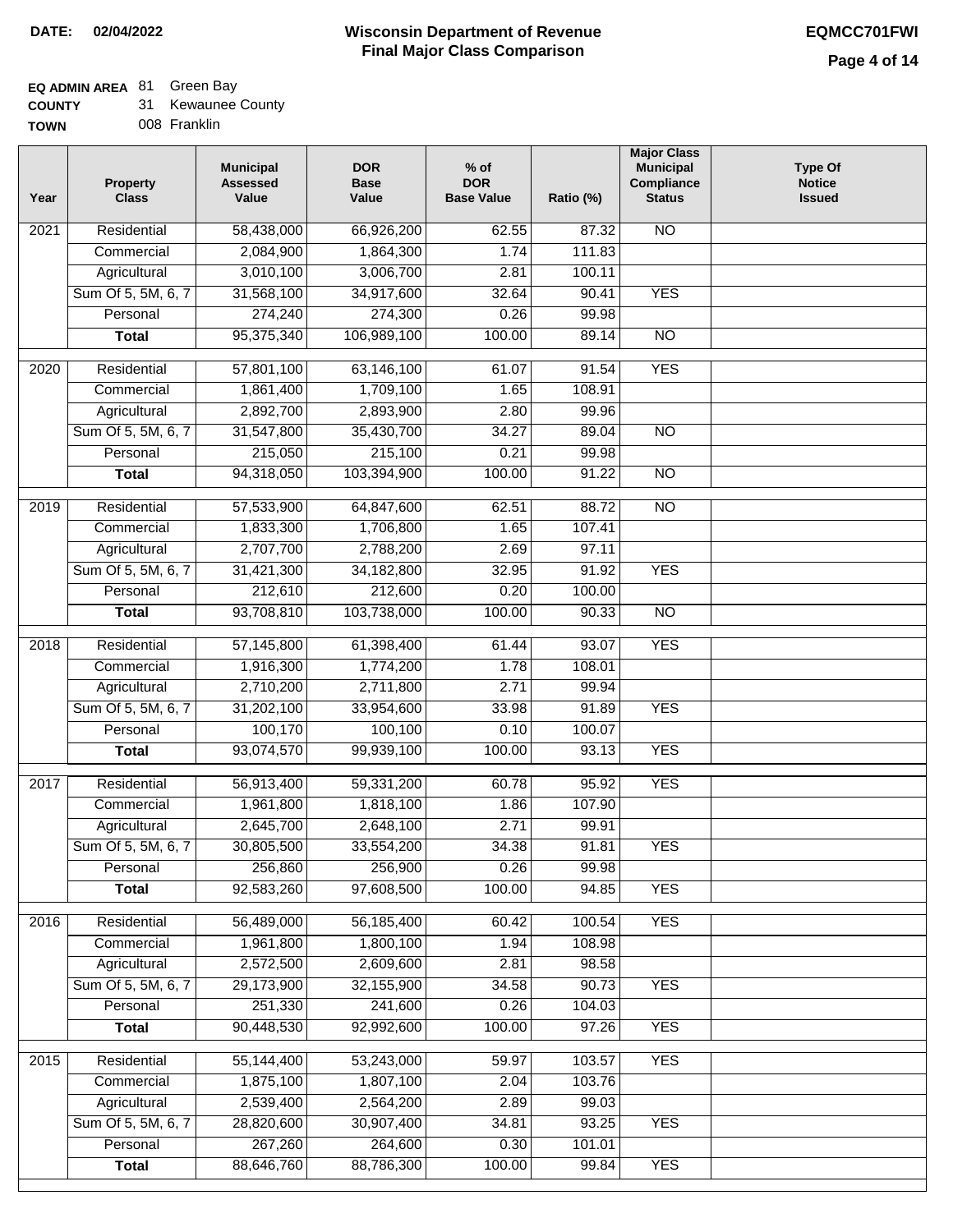### **EQ ADMIN AREA** 81 Green Bay

| <b>COUNTY</b> |  | 31 Kewaunee County |
|---------------|--|--------------------|
|---------------|--|--------------------|

**TOWN** 010 Lincoln

| Year              | <b>Property</b><br><b>Class</b> | <b>Municipal</b><br><b>Assessed</b><br>Value | <b>DOR</b><br><b>Base</b><br>Value | $%$ of<br><b>DOR</b><br><b>Base Value</b> | Ratio (%) | <b>Major Class</b><br><b>Municipal</b><br>Compliance<br><b>Status</b> | <b>Type Of</b><br><b>Notice</b><br><b>Issued</b> |
|-------------------|---------------------------------|----------------------------------------------|------------------------------------|-------------------------------------------|-----------|-----------------------------------------------------------------------|--------------------------------------------------|
| $\overline{202}1$ | Residential                     | 54,872,900                                   | 57,474,900                         | 50.09                                     | 95.47     | <b>YES</b>                                                            |                                                  |
|                   | Commercial                      | 1,071,600                                    | 1,147,700                          | 1.00                                      | 93.37     |                                                                       |                                                  |
|                   | Agricultural                    | 2,958,600                                    | 2,956,600                          | 2.58                                      | 100.07    |                                                                       |                                                  |
|                   | Sum Of 5, 5M, 6, 7              | 48,752,800                                   | 52,994,100                         | 46.19                                     | 92.00     | <b>YES</b>                                                            |                                                  |
|                   | Personal                        | 168,700                                      | 168,700                            | 0.15                                      | 100.00    |                                                                       |                                                  |
|                   | <b>Total</b>                    | 107,824,600                                  | 114,742,000                        | 100.00                                    | 93.97     | <b>YES</b>                                                            |                                                  |
| 2020              | Residential                     | 54,343,300                                   | 54,232,700                         | 48.57                                     | 100.20    | <b>YES</b>                                                            |                                                  |
|                   | Commercial                      | 1,035,300                                    | 1,157,700                          | 1.04                                      | 89.43     |                                                                       |                                                  |
|                   | Agricultural                    | 2,853,700                                    | 2,853,600                          | 2.56                                      | 100.00    |                                                                       |                                                  |
|                   | Sum Of 5, 5M, 6, 7              | 48,501,300                                   | 53,220,600                         | 47.66                                     | 91.13     | <b>YES</b>                                                            |                                                  |
|                   | Personal                        | 199,600                                      | 199,600                            | 0.18                                      | 100.00    |                                                                       |                                                  |
|                   | <b>Total</b>                    | 106,933,200                                  | 111,664,200                        | 100.00                                    | 95.76     | <b>YES</b>                                                            |                                                  |
| 2019              | Residential                     | 54,118,700                                   | 53,757,600                         | 51.17                                     | 100.67    | <b>YES</b>                                                            |                                                  |
|                   | Commercial                      | 1,065,400                                    | 965,000                            | 0.92                                      | 110.40    |                                                                       |                                                  |
|                   | Agricultural                    | 2,737,100                                    | 2,738,300                          | 2.61                                      | 99.96     |                                                                       |                                                  |
|                   | Sum Of 5, 5M, 6, 7              | 48,502,600                                   | 47,454,700                         | 45.17                                     | 102.21    | <b>YES</b>                                                            |                                                  |
|                   | Personal                        | 144,800                                      | 144,800                            | 0.14                                      | 100.00    |                                                                       |                                                  |
|                   | <b>Total</b>                    | 106,568,600                                  | 105,060,400                        | 100.00                                    | 101.44    | <b>YES</b>                                                            |                                                  |
|                   |                                 |                                              |                                    |                                           |           |                                                                       |                                                  |
| 2018              | Residential                     | 48,425,100                                   | 50,007,900                         | 48.15                                     | 96.83     | <b>YES</b>                                                            |                                                  |
|                   | Commercial                      | 920,000                                      | 833,000                            | 0.80                                      | 110.44    |                                                                       |                                                  |
|                   | Agricultural                    | 2,687,400                                    | 2,690,000                          | 2.59                                      | 99.90     |                                                                       |                                                  |
|                   | Sum Of 5, 5M, 6, 7              | 46,480,300                                   | 50,175,300                         | 48.32                                     | 92.64     | <b>YES</b>                                                            |                                                  |
|                   | Personal                        | 143,200                                      | 143,200                            | 0.14                                      | 100.00    |                                                                       |                                                  |
|                   | <b>Total</b>                    | 98,656,000                                   | 103,849,400                        | 100.00                                    | 95.00     | <b>YES</b>                                                            |                                                  |
| 2017              | Residential                     | 47,863,500                                   | 48,023,600                         | 46.90                                     | 99.67     | <b>YES</b>                                                            |                                                  |
|                   | Commercial                      | 920,000                                      | 833,000                            | 0.81                                      | 110.44    |                                                                       |                                                  |
|                   | Agricultural                    | 2,617,400                                    | 2,626,800                          | 2.57                                      | 99.64     |                                                                       |                                                  |
|                   | Sum Of 5, 5M, 6, 7              | 46,783,400                                   | 50,702,600                         | 49.51                                     | 92.27     | <b>YES</b>                                                            |                                                  |
|                   | Personal                        | 213,900                                      | 213,900                            | 0.21                                      | 100.00    |                                                                       |                                                  |
|                   | <b>Total</b>                    | 98,398,200                                   | 102,399,900                        | 100.00                                    | 96.09     | <b>YES</b>                                                            |                                                  |
| 2016              | Residential                     | 47,630,600                                   | 45,504,300                         | 46.20                                     | 104.67    | <b>YES</b>                                                            |                                                  |
|                   | Commercial                      | 883,300                                      | 788,400                            | 0.80                                      | 112.04    |                                                                       |                                                  |
|                   | Agricultural                    | 2,591,000                                    | 2,591,000                          | 2.63                                      | 100.00    |                                                                       |                                                  |
|                   | Sum Of 5, 5M, 6, 7              | 45,835,700                                   | 49,365,600                         | 50.12                                     | 92.85     | <b>YES</b>                                                            |                                                  |
|                   | Personal                        | 248,500                                      | 248,500                            | 0.25                                      | 100.00    |                                                                       |                                                  |
|                   | <b>Total</b>                    | 97,189,100                                   | 98,497,800                         | 100.00                                    | 98.67     | <b>YES</b>                                                            |                                                  |
| 2015              | Residential                     | 47,493,200                                   | 43,982,000                         | 54.63                                     | 107.98    | <b>YES</b>                                                            |                                                  |
|                   | Commercial                      | 805,400                                      | 747,900                            | 0.93                                      | 107.69    |                                                                       |                                                  |
|                   | Agricultural                    | 2,567,000                                    | 2,564,900                          | 3.19                                      | 100.08    |                                                                       |                                                  |
|                   | Sum Of 5, 5M, 6, 7              | 30,715,500                                   | 33,022,000                         | 41.02                                     | 93.02     | <b>YES</b>                                                            |                                                  |
|                   | Personal                        | 191,600                                      | 191,600                            | 0.24                                      | 100.00    |                                                                       |                                                  |
|                   | <b>Total</b>                    | 81,772,700                                   | 80,508,400                         | 100.00                                    | 101.57    | <b>YES</b>                                                            |                                                  |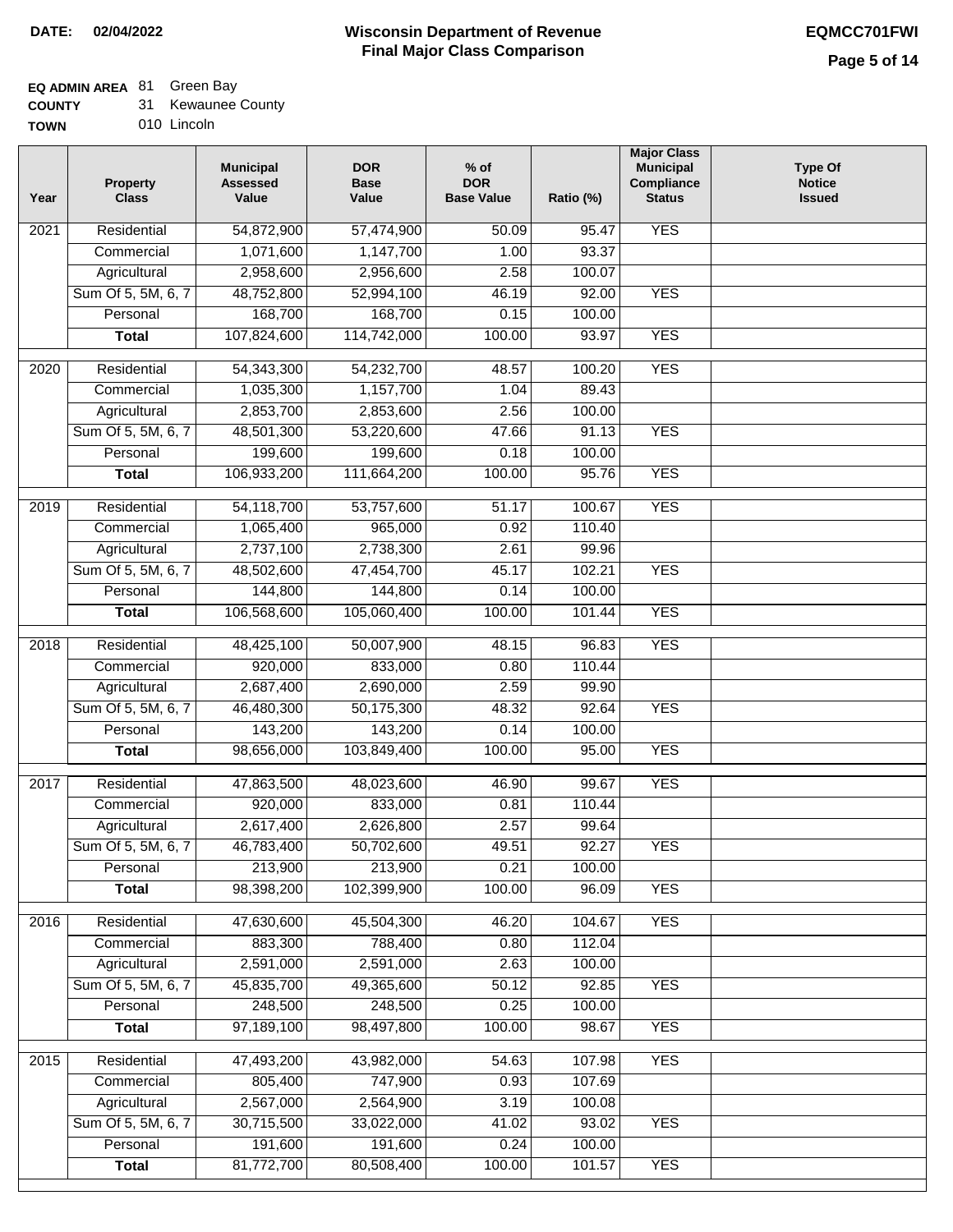### **EQ ADMIN AREA** 81 Green Bay

**COUNTY** 31 Kewaunee County

| Year | <b>Property</b><br><b>Class</b> | <b>Municipal</b><br><b>Assessed</b><br>Value | <b>DOR</b><br><b>Base</b><br>Value | $%$ of<br><b>DOR</b><br><b>Base Value</b> | Ratio (%) | <b>Major Class</b><br><b>Municipal</b><br>Compliance<br><b>Status</b> | <b>Type Of</b><br><b>Notice</b><br><b>Issued</b> |
|------|---------------------------------|----------------------------------------------|------------------------------------|-------------------------------------------|-----------|-----------------------------------------------------------------------|--------------------------------------------------|
| 2021 | Residential                     | 113,101,600                                  | 112,435,600                        | $\overline{71.14}$                        | 100.59    | <b>YES</b>                                                            |                                                  |
|      | Commercial                      | 4,764,100                                    | 4,155,800                          | 2.63                                      | 114.64    |                                                                       |                                                  |
|      | Agricultural                    | 3,549,800                                    | 3,549,600                          | 2.25                                      | 100.01    |                                                                       |                                                  |
|      | Sum Of 5, 5M, 6, 7              | 37,695,400                                   | 37,626,200                         | 23.81                                     | 100.18    | <b>YES</b>                                                            |                                                  |
|      | Personal                        | 279,620                                      | 279,600                            | 0.18                                      | 100.01    |                                                                       |                                                  |
|      | <b>Total</b>                    | 159,390,520                                  | 158,046,800                        | 100.00                                    | 100.85    | <b>YES</b>                                                            |                                                  |
| 2020 | Residential                     | 111,064,000                                  | 105,132,800                        | 69.93                                     | 105.64    | <b>YES</b>                                                            |                                                  |
|      | Commercial                      | 4,662,300                                    | 4,222,900                          | 2.81                                      | 110.41    |                                                                       |                                                  |
|      | Agricultural                    | 3,416,900                                    | 3,412,100                          | 2.27                                      | 100.14    |                                                                       |                                                  |
|      | Sum Of 5, 5M, 6, 7              | 37,402,000                                   | 37,341,100                         | 24.84                                     | 100.16    | <b>YES</b>                                                            |                                                  |
|      | Personal                        | 226,310                                      | 226,300                            | 0.15                                      | 100.00    |                                                                       |                                                  |
|      | <b>Total</b>                    | 156,771,510                                  | 150,335,200                        | 100.00                                    | 104.28    | <b>YES</b>                                                            |                                                  |
|      |                                 |                                              |                                    |                                           |           |                                                                       |                                                  |
| 2019 | Residential                     | 90,292,700                                   | 106,294,000                        | 70.34                                     | 84.95     | $\overline{NO}$                                                       |                                                  |
|      | Commercial                      | 4,472,000                                    | 4,619,200                          | 3.06                                      | 96.81     |                                                                       |                                                  |
|      | Agricultural                    | 3,220,500                                    | 3,312,200                          | 2.19                                      | 97.23     |                                                                       |                                                  |
|      | Sum Of 5, 5M, 6, 7              | 32,032,100                                   | 36,655,900                         | 24.26                                     | 87.39     | $\overline{NO}$                                                       |                                                  |
|      | Personal                        | 233,370                                      | 233,300                            | 0.15                                      | 100.03    |                                                                       |                                                  |
|      | <b>Total</b>                    | 130,250,670                                  | 151,114,600                        | 100.00                                    | 86.19     | N <sub>O</sub>                                                        |                                                  |
| 2018 | Residential                     | 89,884,600                                   | 104,802,800                        | 70.71                                     | 85.77     | $\overline{NO}$                                                       |                                                  |
|      | Commercial                      | 4,474,000                                    | 4,575,300                          | 3.09                                      | 97.79     |                                                                       |                                                  |
|      | Agricultural                    | 3,221,600                                    | 3,219,000                          | 2.17                                      | 100.08    |                                                                       |                                                  |
|      | Sum Of 5, 5M, 6, 7              | 31,248,700                                   | 35,332,100                         | 23.84                                     | 88.44     | $\overline{10}$                                                       |                                                  |
|      | Personal                        | 262,720                                      | 291,900                            | 0.20                                      | 90.00     |                                                                       |                                                  |
|      | <b>Total</b>                    | 129,091,620                                  | 148,221,100                        | 100.00                                    | 87.09     | N <sub>O</sub>                                                        |                                                  |
| 2017 | Residential                     | 89,113,400                                   | 99,004,400                         | 70.22                                     | 90.01     | <b>YES</b>                                                            |                                                  |
|      | Commercial                      | 4,295,200                                    | 4,290,800                          | 3.04                                      | 100.10    |                                                                       |                                                  |
|      | Agricultural                    | 3,145,000                                    | 3,144,400                          | 2.23                                      | 100.02    |                                                                       |                                                  |
|      | Sum Of 5, 5M, 6, 7              | 29,782,300                                   | 32,878,800                         | 23.32                                     | 90.58     | YES                                                                   |                                                  |
|      | Personal                        | 1,670,770                                    | 1,670,800                          | 1.19                                      | 100.00    |                                                                       |                                                  |
|      | <b>Total</b>                    | 128,006,670                                  | 140,989,200                        | 100.00                                    | 90.79     | <b>YES</b>                                                            |                                                  |
| 2016 | Residential                     | 87,252,100                                   | 88,568,500                         | 68.23                                     | 98.51     | <b>YES</b>                                                            |                                                  |
|      | Commercial                      | 4,175,200                                    | 3,881,900                          | 2.99                                      | 107.56    |                                                                       |                                                  |
|      | Agricultural                    | 3,064,300                                    | 3,096,500                          | 2.39                                      | 98.96     |                                                                       |                                                  |
|      | Sum Of 5, 5M, 6, 7              | 29,640,100                                   | 32,493,400                         | 25.03                                     | 91.22     | <b>YES</b>                                                            |                                                  |
|      | Personal                        | 1,759,410                                    | 1,759,400                          | 1.36                                      | 100.00    |                                                                       |                                                  |
|      | <b>Total</b>                    | 125,891,110                                  | 129,799,700                        | 100.00                                    | 96.99     | <b>YES</b>                                                            |                                                  |
| 2015 | Residential                     | 85,427,200                                   | 84,211,100                         | 67.98                                     | 101.44    | <b>YES</b>                                                            |                                                  |
|      | Commercial                      | 4,175,200                                    | 4,086,200                          | 3.30                                      | 102.18    |                                                                       |                                                  |
|      | Agricultural                    | 3,016,200                                    | 3,063,100                          | 2.47                                      | 98.47     |                                                                       |                                                  |
|      | Sum Of 5, 5M, 6, 7              | 28,576,300                                   | 30,924,300                         | 24.96                                     | 92.41     | <b>YES</b>                                                            |                                                  |
|      | Personal                        | 1,594,080                                    | 1,594,100                          | 1.29                                      | 100.00    |                                                                       |                                                  |
|      | <b>Total</b>                    | 122,788,980                                  | 123,878,800                        | 100.00                                    | 99.12     | <b>YES</b>                                                            |                                                  |
|      |                                 |                                              |                                    |                                           |           |                                                                       |                                                  |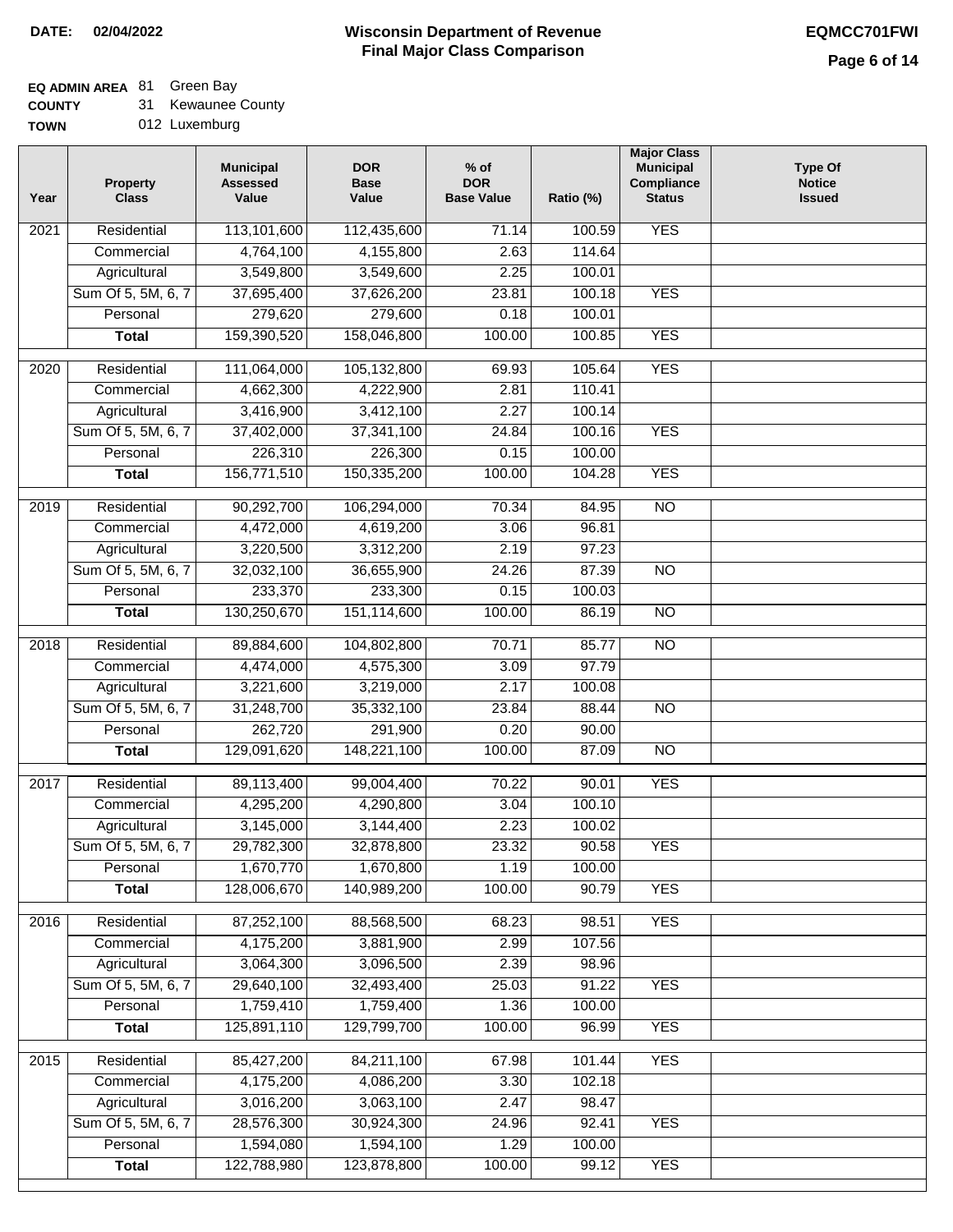### **EQ ADMIN AREA** 81 Green Bay

**COUNTY** 31 Kewaunee County

**TOWN** 014 Montpelier

| <b>YES</b><br>Residential<br>74,356,500<br>$\overline{202}1$<br>82,134,100<br>66.18<br>90.53<br>1,471,900<br>1,447,000<br>101.72<br>Commercial<br>1.17<br>Agricultural<br>2,974,400<br>2,972,100<br>2.39<br>100.08<br>Sum Of 5, 5M, 6, 7<br>32,848,700<br>37,389,900<br>30.13<br>87.85<br>$\overline{NO}$<br>157,070<br>157,100<br>Personal<br>0.13<br>99.98<br>111,808,570<br>124,100,200<br>100.00<br>90.10<br>$\overline{NO}$<br><b>Total</b><br><b>YES</b><br>$\overline{2020}$<br>Residential<br>73,924,500<br>79,342,300<br>65.49<br>93.17<br>97.65<br>1,471,900<br>1,507,300<br>1.24<br>Commercial<br>2,862,600<br>2,863,900<br>2.36<br>99.95<br>Agricultural<br>Sum Of 5, 5M, 6, 7<br>32,638,600<br>37,286,500<br>30.78<br>87.53<br>$\overline{NO}$<br>146,200<br>99.99<br>Personal<br>146,181<br>0.12<br>111,043,781<br>121,146,200<br>100.00<br>$\overline{NO}$<br><b>Total</b><br>91.66<br>2019<br>Residential<br>72,941,500<br>84,969,000<br>68.05<br>85.84<br>$\overline{NO}$<br>1,351,100<br>1,344,500<br>100.49<br>Commercial<br>1.08<br>2,740,800<br>2,741,400<br>2.20<br>99.98<br>Agricultural<br><b>YES</b><br>Sum Of 5, 5M, 6, 7<br>32,519,200<br>35,478,300<br>28.41<br>91.66<br>Personal<br>332,941<br>333,000<br>0.27<br>99.98<br>109,885,541<br>124,866,200<br>100.00<br>$\overline{NO}$<br><b>Total</b><br>88.00<br>Residential<br>72,566,700<br>80,607,200<br>90.03<br><b>YES</b><br>2018<br>67.48<br>Commercial<br>1,351,100<br>1,331,200<br>1.11<br>101.49<br>2,684,500<br>2,682,400<br>2.25<br>Agricultural<br>100.08<br>Sum Of 5, 5M, 6, 7<br>32,452,900<br>34,506,200<br>28.88<br>94.05<br><b>YES</b><br>0.28<br>Personal<br>335,033<br>335,100<br>99.98<br>109,390,233<br>119,462,100<br>100.00<br><b>YES</b><br><b>Total</b><br>91.57<br>$\overline{2017}$<br>Residential<br>72,059,800<br>77,767,800<br><b>YES</b><br>66.88<br>92.66<br>Commercial<br>1,333,200<br>1,313,300<br>1.13<br>101.52<br>2,608,300<br>2,604,100<br>2.24<br>99.84<br>Agricultural<br>33,886,600<br>29.14<br>Sum Of 5, 5M, 6, 7<br>32,334,300<br>95.42<br><b>YES</b> | Year | <b>Property</b><br><b>Class</b> | <b>Municipal</b><br><b>Assessed</b><br>Value | <b>DOR</b><br><b>Base</b><br>Value | $%$ of<br><b>DOR</b><br><b>Base Value</b> | Ratio (%) | <b>Major Class</b><br><b>Municipal</b><br>Compliance<br><b>Status</b> | <b>Type Of</b><br><b>Notice</b><br><b>Issued</b> |
|------------------------------------------------------------------------------------------------------------------------------------------------------------------------------------------------------------------------------------------------------------------------------------------------------------------------------------------------------------------------------------------------------------------------------------------------------------------------------------------------------------------------------------------------------------------------------------------------------------------------------------------------------------------------------------------------------------------------------------------------------------------------------------------------------------------------------------------------------------------------------------------------------------------------------------------------------------------------------------------------------------------------------------------------------------------------------------------------------------------------------------------------------------------------------------------------------------------------------------------------------------------------------------------------------------------------------------------------------------------------------------------------------------------------------------------------------------------------------------------------------------------------------------------------------------------------------------------------------------------------------------------------------------------------------------------------------------------------------------------------------------------------------------------------------------------------------------------------------------------------------------------------------------------------------------------------------------------------------------------------------------------------------------------------------------------------------|------|---------------------------------|----------------------------------------------|------------------------------------|-------------------------------------------|-----------|-----------------------------------------------------------------------|--------------------------------------------------|
|                                                                                                                                                                                                                                                                                                                                                                                                                                                                                                                                                                                                                                                                                                                                                                                                                                                                                                                                                                                                                                                                                                                                                                                                                                                                                                                                                                                                                                                                                                                                                                                                                                                                                                                                                                                                                                                                                                                                                                                                                                                                              |      |                                 |                                              |                                    |                                           |           |                                                                       |                                                  |
|                                                                                                                                                                                                                                                                                                                                                                                                                                                                                                                                                                                                                                                                                                                                                                                                                                                                                                                                                                                                                                                                                                                                                                                                                                                                                                                                                                                                                                                                                                                                                                                                                                                                                                                                                                                                                                                                                                                                                                                                                                                                              |      |                                 |                                              |                                    |                                           |           |                                                                       |                                                  |
|                                                                                                                                                                                                                                                                                                                                                                                                                                                                                                                                                                                                                                                                                                                                                                                                                                                                                                                                                                                                                                                                                                                                                                                                                                                                                                                                                                                                                                                                                                                                                                                                                                                                                                                                                                                                                                                                                                                                                                                                                                                                              |      |                                 |                                              |                                    |                                           |           |                                                                       |                                                  |
|                                                                                                                                                                                                                                                                                                                                                                                                                                                                                                                                                                                                                                                                                                                                                                                                                                                                                                                                                                                                                                                                                                                                                                                                                                                                                                                                                                                                                                                                                                                                                                                                                                                                                                                                                                                                                                                                                                                                                                                                                                                                              |      |                                 |                                              |                                    |                                           |           |                                                                       |                                                  |
|                                                                                                                                                                                                                                                                                                                                                                                                                                                                                                                                                                                                                                                                                                                                                                                                                                                                                                                                                                                                                                                                                                                                                                                                                                                                                                                                                                                                                                                                                                                                                                                                                                                                                                                                                                                                                                                                                                                                                                                                                                                                              |      |                                 |                                              |                                    |                                           |           |                                                                       |                                                  |
|                                                                                                                                                                                                                                                                                                                                                                                                                                                                                                                                                                                                                                                                                                                                                                                                                                                                                                                                                                                                                                                                                                                                                                                                                                                                                                                                                                                                                                                                                                                                                                                                                                                                                                                                                                                                                                                                                                                                                                                                                                                                              |      |                                 |                                              |                                    |                                           |           |                                                                       |                                                  |
|                                                                                                                                                                                                                                                                                                                                                                                                                                                                                                                                                                                                                                                                                                                                                                                                                                                                                                                                                                                                                                                                                                                                                                                                                                                                                                                                                                                                                                                                                                                                                                                                                                                                                                                                                                                                                                                                                                                                                                                                                                                                              |      |                                 |                                              |                                    |                                           |           |                                                                       |                                                  |
|                                                                                                                                                                                                                                                                                                                                                                                                                                                                                                                                                                                                                                                                                                                                                                                                                                                                                                                                                                                                                                                                                                                                                                                                                                                                                                                                                                                                                                                                                                                                                                                                                                                                                                                                                                                                                                                                                                                                                                                                                                                                              |      |                                 |                                              |                                    |                                           |           |                                                                       |                                                  |
|                                                                                                                                                                                                                                                                                                                                                                                                                                                                                                                                                                                                                                                                                                                                                                                                                                                                                                                                                                                                                                                                                                                                                                                                                                                                                                                                                                                                                                                                                                                                                                                                                                                                                                                                                                                                                                                                                                                                                                                                                                                                              |      |                                 |                                              |                                    |                                           |           |                                                                       |                                                  |
|                                                                                                                                                                                                                                                                                                                                                                                                                                                                                                                                                                                                                                                                                                                                                                                                                                                                                                                                                                                                                                                                                                                                                                                                                                                                                                                                                                                                                                                                                                                                                                                                                                                                                                                                                                                                                                                                                                                                                                                                                                                                              |      |                                 |                                              |                                    |                                           |           |                                                                       |                                                  |
|                                                                                                                                                                                                                                                                                                                                                                                                                                                                                                                                                                                                                                                                                                                                                                                                                                                                                                                                                                                                                                                                                                                                                                                                                                                                                                                                                                                                                                                                                                                                                                                                                                                                                                                                                                                                                                                                                                                                                                                                                                                                              |      |                                 |                                              |                                    |                                           |           |                                                                       |                                                  |
|                                                                                                                                                                                                                                                                                                                                                                                                                                                                                                                                                                                                                                                                                                                                                                                                                                                                                                                                                                                                                                                                                                                                                                                                                                                                                                                                                                                                                                                                                                                                                                                                                                                                                                                                                                                                                                                                                                                                                                                                                                                                              |      |                                 |                                              |                                    |                                           |           |                                                                       |                                                  |
|                                                                                                                                                                                                                                                                                                                                                                                                                                                                                                                                                                                                                                                                                                                                                                                                                                                                                                                                                                                                                                                                                                                                                                                                                                                                                                                                                                                                                                                                                                                                                                                                                                                                                                                                                                                                                                                                                                                                                                                                                                                                              |      |                                 |                                              |                                    |                                           |           |                                                                       |                                                  |
|                                                                                                                                                                                                                                                                                                                                                                                                                                                                                                                                                                                                                                                                                                                                                                                                                                                                                                                                                                                                                                                                                                                                                                                                                                                                                                                                                                                                                                                                                                                                                                                                                                                                                                                                                                                                                                                                                                                                                                                                                                                                              |      |                                 |                                              |                                    |                                           |           |                                                                       |                                                  |
|                                                                                                                                                                                                                                                                                                                                                                                                                                                                                                                                                                                                                                                                                                                                                                                                                                                                                                                                                                                                                                                                                                                                                                                                                                                                                                                                                                                                                                                                                                                                                                                                                                                                                                                                                                                                                                                                                                                                                                                                                                                                              |      |                                 |                                              |                                    |                                           |           |                                                                       |                                                  |
|                                                                                                                                                                                                                                                                                                                                                                                                                                                                                                                                                                                                                                                                                                                                                                                                                                                                                                                                                                                                                                                                                                                                                                                                                                                                                                                                                                                                                                                                                                                                                                                                                                                                                                                                                                                                                                                                                                                                                                                                                                                                              |      |                                 |                                              |                                    |                                           |           |                                                                       |                                                  |
|                                                                                                                                                                                                                                                                                                                                                                                                                                                                                                                                                                                                                                                                                                                                                                                                                                                                                                                                                                                                                                                                                                                                                                                                                                                                                                                                                                                                                                                                                                                                                                                                                                                                                                                                                                                                                                                                                                                                                                                                                                                                              |      |                                 |                                              |                                    |                                           |           |                                                                       |                                                  |
|                                                                                                                                                                                                                                                                                                                                                                                                                                                                                                                                                                                                                                                                                                                                                                                                                                                                                                                                                                                                                                                                                                                                                                                                                                                                                                                                                                                                                                                                                                                                                                                                                                                                                                                                                                                                                                                                                                                                                                                                                                                                              |      |                                 |                                              |                                    |                                           |           |                                                                       |                                                  |
|                                                                                                                                                                                                                                                                                                                                                                                                                                                                                                                                                                                                                                                                                                                                                                                                                                                                                                                                                                                                                                                                                                                                                                                                                                                                                                                                                                                                                                                                                                                                                                                                                                                                                                                                                                                                                                                                                                                                                                                                                                                                              |      |                                 |                                              |                                    |                                           |           |                                                                       |                                                  |
|                                                                                                                                                                                                                                                                                                                                                                                                                                                                                                                                                                                                                                                                                                                                                                                                                                                                                                                                                                                                                                                                                                                                                                                                                                                                                                                                                                                                                                                                                                                                                                                                                                                                                                                                                                                                                                                                                                                                                                                                                                                                              |      |                                 |                                              |                                    |                                           |           |                                                                       |                                                  |
|                                                                                                                                                                                                                                                                                                                                                                                                                                                                                                                                                                                                                                                                                                                                                                                                                                                                                                                                                                                                                                                                                                                                                                                                                                                                                                                                                                                                                                                                                                                                                                                                                                                                                                                                                                                                                                                                                                                                                                                                                                                                              |      |                                 |                                              |                                    |                                           |           |                                                                       |                                                  |
|                                                                                                                                                                                                                                                                                                                                                                                                                                                                                                                                                                                                                                                                                                                                                                                                                                                                                                                                                                                                                                                                                                                                                                                                                                                                                                                                                                                                                                                                                                                                                                                                                                                                                                                                                                                                                                                                                                                                                                                                                                                                              |      |                                 |                                              |                                    |                                           |           |                                                                       |                                                  |
|                                                                                                                                                                                                                                                                                                                                                                                                                                                                                                                                                                                                                                                                                                                                                                                                                                                                                                                                                                                                                                                                                                                                                                                                                                                                                                                                                                                                                                                                                                                                                                                                                                                                                                                                                                                                                                                                                                                                                                                                                                                                              |      |                                 |                                              |                                    |                                           |           |                                                                       |                                                  |
|                                                                                                                                                                                                                                                                                                                                                                                                                                                                                                                                                                                                                                                                                                                                                                                                                                                                                                                                                                                                                                                                                                                                                                                                                                                                                                                                                                                                                                                                                                                                                                                                                                                                                                                                                                                                                                                                                                                                                                                                                                                                              |      |                                 |                                              |                                    |                                           |           |                                                                       |                                                  |
|                                                                                                                                                                                                                                                                                                                                                                                                                                                                                                                                                                                                                                                                                                                                                                                                                                                                                                                                                                                                                                                                                                                                                                                                                                                                                                                                                                                                                                                                                                                                                                                                                                                                                                                                                                                                                                                                                                                                                                                                                                                                              |      |                                 |                                              |                                    |                                           |           |                                                                       |                                                  |
|                                                                                                                                                                                                                                                                                                                                                                                                                                                                                                                                                                                                                                                                                                                                                                                                                                                                                                                                                                                                                                                                                                                                                                                                                                                                                                                                                                                                                                                                                                                                                                                                                                                                                                                                                                                                                                                                                                                                                                                                                                                                              |      |                                 |                                              |                                    |                                           |           |                                                                       |                                                  |
|                                                                                                                                                                                                                                                                                                                                                                                                                                                                                                                                                                                                                                                                                                                                                                                                                                                                                                                                                                                                                                                                                                                                                                                                                                                                                                                                                                                                                                                                                                                                                                                                                                                                                                                                                                                                                                                                                                                                                                                                                                                                              |      |                                 |                                              |                                    |                                           |           |                                                                       |                                                  |
|                                                                                                                                                                                                                                                                                                                                                                                                                                                                                                                                                                                                                                                                                                                                                                                                                                                                                                                                                                                                                                                                                                                                                                                                                                                                                                                                                                                                                                                                                                                                                                                                                                                                                                                                                                                                                                                                                                                                                                                                                                                                              |      |                                 |                                              |                                    |                                           |           |                                                                       |                                                  |
| Personal<br>698,900<br>698,900<br>0.60<br>100.00                                                                                                                                                                                                                                                                                                                                                                                                                                                                                                                                                                                                                                                                                                                                                                                                                                                                                                                                                                                                                                                                                                                                                                                                                                                                                                                                                                                                                                                                                                                                                                                                                                                                                                                                                                                                                                                                                                                                                                                                                             |      |                                 |                                              |                                    |                                           |           |                                                                       |                                                  |
| 109,030,300<br>116,274,900<br>100.00<br>93.77<br><b>YES</b><br><b>Total</b>                                                                                                                                                                                                                                                                                                                                                                                                                                                                                                                                                                                                                                                                                                                                                                                                                                                                                                                                                                                                                                                                                                                                                                                                                                                                                                                                                                                                                                                                                                                                                                                                                                                                                                                                                                                                                                                                                                                                                                                                  |      |                                 |                                              |                                    |                                           |           |                                                                       |                                                  |
| 70,863,600<br><b>YES</b><br>Residential<br>72,932,100<br>66.15<br>2016<br>97.16                                                                                                                                                                                                                                                                                                                                                                                                                                                                                                                                                                                                                                                                                                                                                                                                                                                                                                                                                                                                                                                                                                                                                                                                                                                                                                                                                                                                                                                                                                                                                                                                                                                                                                                                                                                                                                                                                                                                                                                              |      |                                 |                                              |                                    |                                           |           |                                                                       |                                                  |
| 1,231,000<br>1.08<br>103.05<br>Commercial<br>1,194,600                                                                                                                                                                                                                                                                                                                                                                                                                                                                                                                                                                                                                                                                                                                                                                                                                                                                                                                                                                                                                                                                                                                                                                                                                                                                                                                                                                                                                                                                                                                                                                                                                                                                                                                                                                                                                                                                                                                                                                                                                       |      |                                 |                                              |                                    |                                           |           |                                                                       |                                                  |
| 2,574,600<br>Agricultural<br>2,572,900<br>2.33<br>100.07                                                                                                                                                                                                                                                                                                                                                                                                                                                                                                                                                                                                                                                                                                                                                                                                                                                                                                                                                                                                                                                                                                                                                                                                                                                                                                                                                                                                                                                                                                                                                                                                                                                                                                                                                                                                                                                                                                                                                                                                                     |      |                                 |                                              |                                    |                                           |           |                                                                       |                                                  |
| Sum Of 5, 5M, 6, 7<br>29.81<br><b>YES</b><br>31,596,900<br>32,873,000<br>96.12                                                                                                                                                                                                                                                                                                                                                                                                                                                                                                                                                                                                                                                                                                                                                                                                                                                                                                                                                                                                                                                                                                                                                                                                                                                                                                                                                                                                                                                                                                                                                                                                                                                                                                                                                                                                                                                                                                                                                                                               |      |                                 |                                              |                                    |                                           |           |                                                                       |                                                  |
| 686,347<br>Personal<br>686,300<br>100.01<br>0.62                                                                                                                                                                                                                                                                                                                                                                                                                                                                                                                                                                                                                                                                                                                                                                                                                                                                                                                                                                                                                                                                                                                                                                                                                                                                                                                                                                                                                                                                                                                                                                                                                                                                                                                                                                                                                                                                                                                                                                                                                             |      |                                 |                                              |                                    |                                           |           |                                                                       |                                                  |
| 106,952,447<br>110,258,900<br>100.00<br>97.00<br><b>YES</b><br><b>Total</b>                                                                                                                                                                                                                                                                                                                                                                                                                                                                                                                                                                                                                                                                                                                                                                                                                                                                                                                                                                                                                                                                                                                                                                                                                                                                                                                                                                                                                                                                                                                                                                                                                                                                                                                                                                                                                                                                                                                                                                                                  |      |                                 |                                              |                                    |                                           |           |                                                                       |                                                  |
| <b>YES</b><br>Residential<br>70,402,600<br>70,262,800<br>66.31<br>100.20<br>2015                                                                                                                                                                                                                                                                                                                                                                                                                                                                                                                                                                                                                                                                                                                                                                                                                                                                                                                                                                                                                                                                                                                                                                                                                                                                                                                                                                                                                                                                                                                                                                                                                                                                                                                                                                                                                                                                                                                                                                                             |      |                                 |                                              |                                    |                                           |           |                                                                       |                                                  |
| 1,169,200<br>1,192,400<br>1.13<br>98.05<br>Commercial                                                                                                                                                                                                                                                                                                                                                                                                                                                                                                                                                                                                                                                                                                                                                                                                                                                                                                                                                                                                                                                                                                                                                                                                                                                                                                                                                                                                                                                                                                                                                                                                                                                                                                                                                                                                                                                                                                                                                                                                                        |      |                                 |                                              |                                    |                                           |           |                                                                       |                                                  |
| 2,546,600<br>2,546,300<br>2.40<br>100.01<br>Agricultural                                                                                                                                                                                                                                                                                                                                                                                                                                                                                                                                                                                                                                                                                                                                                                                                                                                                                                                                                                                                                                                                                                                                                                                                                                                                                                                                                                                                                                                                                                                                                                                                                                                                                                                                                                                                                                                                                                                                                                                                                     |      |                                 |                                              |                                    |                                           |           |                                                                       |                                                  |
| Sum Of 5, 5M, 6, 7<br>30,842,300<br>31,258,600<br>29.50<br>98.67<br><b>YES</b>                                                                                                                                                                                                                                                                                                                                                                                                                                                                                                                                                                                                                                                                                                                                                                                                                                                                                                                                                                                                                                                                                                                                                                                                                                                                                                                                                                                                                                                                                                                                                                                                                                                                                                                                                                                                                                                                                                                                                                                               |      |                                 |                                              |                                    |                                           |           |                                                                       |                                                  |
| 697,933<br>697,900<br>Personal<br>0.66<br>100.00                                                                                                                                                                                                                                                                                                                                                                                                                                                                                                                                                                                                                                                                                                                                                                                                                                                                                                                                                                                                                                                                                                                                                                                                                                                                                                                                                                                                                                                                                                                                                                                                                                                                                                                                                                                                                                                                                                                                                                                                                             |      |                                 |                                              |                                    |                                           |           |                                                                       |                                                  |
| 105,658,633<br>105,958,000<br>100.00<br>99.72<br><b>YES</b><br><b>Total</b>                                                                                                                                                                                                                                                                                                                                                                                                                                                                                                                                                                                                                                                                                                                                                                                                                                                                                                                                                                                                                                                                                                                                                                                                                                                                                                                                                                                                                                                                                                                                                                                                                                                                                                                                                                                                                                                                                                                                                                                                  |      |                                 |                                              |                                    |                                           |           |                                                                       |                                                  |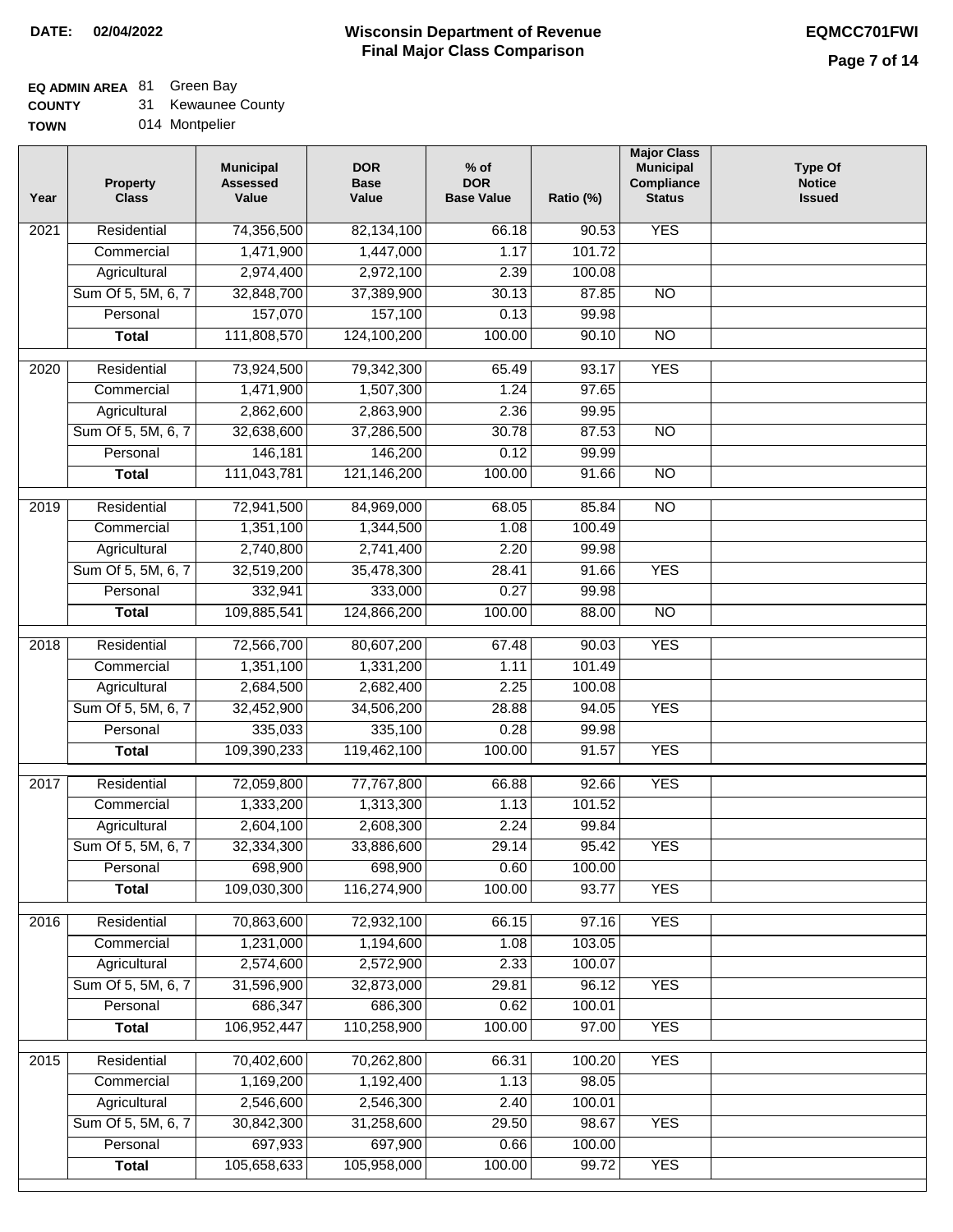## **EQ ADMIN AREA** 81 Green Bay

| <b>COUNTY</b> | 31 Kewaunee County |
|---------------|--------------------|
|---------------|--------------------|

**TOWN** 016 Pierce

| Year              | <b>Property</b><br><b>Class</b>    | <b>Municipal</b><br><b>Assessed</b><br>Value | <b>DOR</b><br><b>Base</b><br>Value | $%$ of<br><b>DOR</b><br><b>Base Value</b> | Ratio (%)       | <b>Major Class</b><br><b>Municipal</b><br>Compliance<br><b>Status</b> | <b>Type Of</b><br><b>Notice</b><br><b>Issued</b> |
|-------------------|------------------------------------|----------------------------------------------|------------------------------------|-------------------------------------------|-----------------|-----------------------------------------------------------------------|--------------------------------------------------|
| $\overline{202}1$ | Residential                        | 70,801,400                                   | 73,084,700                         | 80.34                                     | 96.88           | <b>YES</b>                                                            |                                                  |
|                   | Commercial                         | 2,978,800                                    | 2,641,300                          | 2.90                                      | 112.78          |                                                                       |                                                  |
|                   | Agricultural                       | 1,360,200                                    | 1,377,700                          | 1.51                                      | 98.73           |                                                                       |                                                  |
|                   | Sum Of 5, 5M, 6, 7                 | 15,321,600                                   | 13,688,700                         | 15.05                                     | 111.93          | $\overline{NO}$                                                       |                                                  |
|                   | Personal                           | 177,600                                      | 179,900                            | 0.20                                      | 98.72           |                                                                       |                                                  |
|                   | <b>Total</b>                       | 90,639,600                                   | 90,972,300                         | 100.00                                    | 99.63           | $\overline{NO}$                                                       |                                                  |
| $\overline{2020}$ | Residential                        | 70,256,200                                   | 71,084,200                         | 79.49                                     | 98.84           | <b>YES</b>                                                            |                                                  |
|                   | Commercial                         | 2,991,300                                    | 2,762,500                          | 3.09                                      | 108.28          |                                                                       |                                                  |
|                   | Agricultural                       | 1,324,900                                    | 1,325,800                          | 1.48                                      | 99.93           |                                                                       |                                                  |
|                   | Sum Of 5, 5M, 6, 7                 | 15,260,900                                   | 14,072,600                         | 15.74                                     | 108.44          | <b>YES</b>                                                            |                                                  |
|                   | Personal                           | 179,500                                      | 179,800                            | 0.20                                      | 99.83           |                                                                       |                                                  |
|                   | <b>Total</b>                       | 90,012,800                                   | 89,424,900                         | 100.00                                    | 100.66          | <b>YES</b>                                                            |                                                  |
|                   |                                    |                                              |                                    |                                           |                 |                                                                       |                                                  |
| 2019              | Residential                        | 69,692,100                                   | 69,517,500                         | 78.74                                     | 100.25          | <b>YES</b>                                                            |                                                  |
|                   | Commercial                         | 3,123,300                                    | 2,797,800                          | 3.17                                      | 111.63          |                                                                       |                                                  |
|                   | Agricultural                       | 1,278,300                                    | 1,280,400                          | 1.45                                      | 99.84           |                                                                       |                                                  |
|                   | Sum Of 5, 5M, 6, 7                 | 15,083,000                                   | 14,441,900                         | 16.36                                     | 104.44          | <b>YES</b>                                                            |                                                  |
|                   | Personal                           | 253,700                                      | 253,700                            | 0.29                                      | 100.00          |                                                                       |                                                  |
|                   | <b>Total</b>                       | 89,430,400                                   | 88,291,300                         | 100.00                                    | 101.29          | <b>YES</b>                                                            |                                                  |
| 2018              | Residential                        | 63,591,300                                   | 66,116,600                         | 77.35                                     | 96.18           | <b>YES</b>                                                            |                                                  |
|                   | Commercial                         | 3,187,300                                    | 3,195,700                          | 3.74                                      | 99.74           |                                                                       |                                                  |
|                   | Agricultural                       | 1,172,900                                    | 1,238,800                          | 1.45                                      | 94.68           |                                                                       |                                                  |
|                   | Sum Of 5, 5M, 6, 7                 | 12,518,400                                   | 14,761,200                         | 17.27                                     | 84.81           | $\overline{10}$                                                       |                                                  |
|                   | Personal                           | 159,600                                      | 168,800                            | 0.20                                      | 94.55           |                                                                       |                                                  |
|                   | <b>Total</b>                       | 80,629,500                                   | 85,481,100                         | 100.00                                    | 94.32           | $\overline{10}$                                                       | 1st Notice of Non-Compliance                     |
| $\overline{2017}$ | Residential                        | 63,471,100                                   | 68,689,200                         | 78.41                                     | 92.40           | <b>YES</b>                                                            |                                                  |
|                   | Commercial                         | 3,187,300                                    | 3,195,700                          | 3.65                                      | 99.74           |                                                                       |                                                  |
|                   | Agricultural                       | 1,207,300                                    | 1,210,300                          | 1.38                                      | 99.75           |                                                                       |                                                  |
|                   | Sum Of 5, 5M, 6, 7                 | 11,983,200                                   | 14,299,600                         | 16.32                                     | 83.80           | <b>NO</b>                                                             |                                                  |
|                   | Personal                           | 194,200                                      | 204,000                            | 0.23                                      | 95.20           |                                                                       |                                                  |
|                   | <b>Total</b>                       | 80,043,100                                   | 87,598,800                         | 100.00                                    | 91.37           | <b>NO</b>                                                             |                                                  |
| 2016              | Residential                        | 63,094,000                                   | 62,563,300                         | 76.99                                     | 100.85          | <b>YES</b>                                                            |                                                  |
|                   | Commercial                         | 3,202,000                                    | 3,164,100                          | 3.89                                      | 101.20          |                                                                       |                                                  |
|                   | Agricultural                       | 1,196,300                                    | 1,193,300                          | 1.47                                      | 100.25          |                                                                       |                                                  |
|                   | Sum Of 5, 5M, 6, 7                 | 11,779,900                                   | 14,129,800                         | 17.39                                     | 83.37           | $\overline{NO}$                                                       |                                                  |
|                   | Personal                           | 206,900                                      | 209,700                            | 0.26                                      | 98.66           |                                                                       |                                                  |
|                   | <b>Total</b>                       | 79,479,100                                   | 81,260,200                         | 100.00                                    | 97.81           | N <sub>O</sub>                                                        |                                                  |
|                   |                                    |                                              |                                    |                                           |                 |                                                                       |                                                  |
| 2015              | Residential                        | 62,709,600                                   | 61,589,600                         | 78.17                                     | 101.82          | <b>YES</b>                                                            |                                                  |
|                   | Commercial                         | 3,202,000                                    | 3,330,700                          | 4.23                                      | 96.14           |                                                                       |                                                  |
|                   | Agricultural<br>Sum Of 5, 5M, 6, 7 | 1,177,700<br>10,919,000                      | 1,176,700<br>12,484,000            | 1.49<br>15.85                             | 100.08<br>87.46 |                                                                       |                                                  |
|                   | Personal                           | 202,800                                      | 205,700                            | 0.26                                      | 98.59           | <b>NO</b>                                                             |                                                  |
|                   | <b>Total</b>                       | 78,211,100                                   | 78,786,700                         | 100.00                                    | 99.27           | <b>NO</b>                                                             |                                                  |
|                   |                                    |                                              |                                    |                                           |                 |                                                                       |                                                  |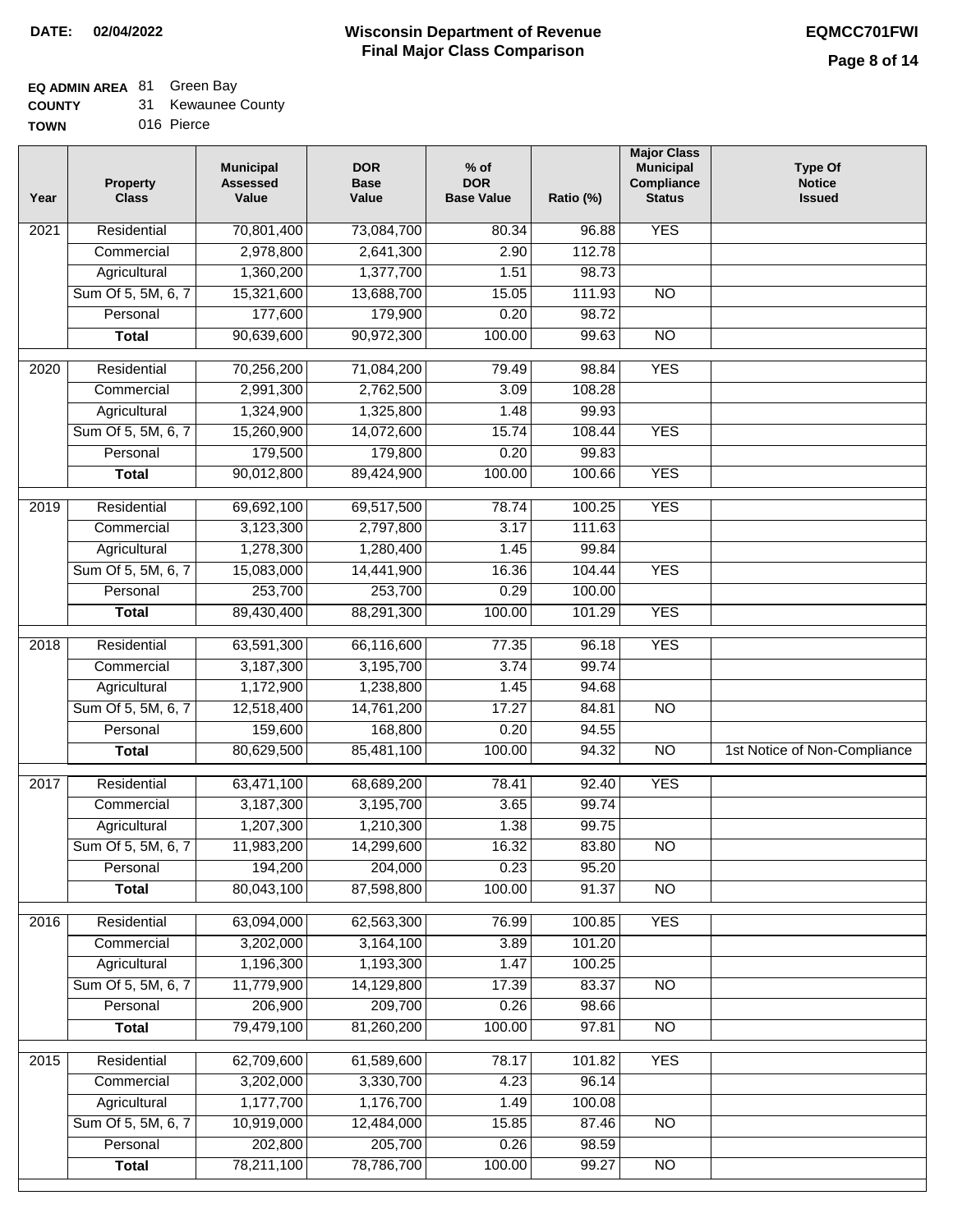### **EQ ADMIN AREA** 81 Green Bay

**COUNTY** 31 Kewaunee County

**TOWN** 018 Red River

| Year              | <b>Property</b><br><b>Class</b> | <b>Municipal</b><br><b>Assessed</b><br>Value | <b>DOR</b><br><b>Base</b><br>Value | $%$ of<br><b>DOR</b><br><b>Base Value</b> | Ratio (%) | <b>Major Class</b><br><b>Municipal</b><br>Compliance<br><b>Status</b> | <b>Type Of</b><br><b>Notice</b><br><b>Issued</b> |
|-------------------|---------------------------------|----------------------------------------------|------------------------------------|-------------------------------------------|-----------|-----------------------------------------------------------------------|--------------------------------------------------|
| $\overline{202}1$ | Residential                     | 142,002,500                                  | 156,430,700                        | 85.42                                     | 90.78     | <b>YES</b>                                                            |                                                  |
|                   | Commercial                      | 4,412,100                                    | 3,975,500                          | 2.17                                      | 110.98    |                                                                       |                                                  |
|                   | Agricultural                    | 3,230,400                                    | 3,227,000                          | 1.76                                      | 100.11    |                                                                       |                                                  |
|                   | Sum Of 5, 5M, 6, 7              | 13,631,700                                   | 19,186,700                         | 10.48                                     | 71.05     | $\overline{NO}$                                                       |                                                  |
|                   | Personal                        | 305,400                                      | 321,400                            | 0.18                                      | 95.02     |                                                                       |                                                  |
|                   | <b>Total</b>                    | 163,582,100                                  | 183, 141, 300                      | 100.00                                    | 89.32     | $\overline{NO}$                                                       |                                                  |
| 2020              | Residential                     | 139,452,500                                  | 149,421,800                        | 84.94                                     | 93.33     | <b>YES</b>                                                            |                                                  |
|                   | Commercial                      | 4,412,100                                    | 3,975,500                          | 2.26                                      | 110.98    |                                                                       |                                                  |
|                   | Agricultural                    | 3,114,700                                    | 3,114,700                          | 1.77                                      | 100.00    |                                                                       |                                                  |
|                   | Sum Of 5, 5M, 6, 7              | 13,622,800                                   | 19,109,200                         | 10.86                                     | 71.29     | $\overline{NO}$                                                       |                                                  |
|                   | Personal                        | 297,800                                      | 294,800                            | 0.17                                      | 101.02    |                                                                       |                                                  |
|                   | <b>Total</b>                    | 160,899,900                                  | 175,916,000                        | 100.00                                    | 91.46     | $\overline{NO}$                                                       |                                                  |
| 2019              | Residential                     | 138,392,600                                  | 143,792,300                        | 85.86                                     | 96.24     | <b>YES</b>                                                            |                                                  |
|                   | Commercial                      | 4,312,800                                    | 4,290,300                          | 2.56                                      | 100.52    |                                                                       |                                                  |
|                   | Agricultural                    | 2,982,100                                    | 3,008,200                          | 1.80                                      | 99.13     |                                                                       |                                                  |
|                   | Sum Of 5, 5M, 6, 7              | 13,178,500                                   | 16,228,600                         | 9.69                                      | 81.21     |                                                                       |                                                  |
|                   | Personal                        | 159,800                                      | 159,800                            | 0.10                                      | 100.00    |                                                                       |                                                  |
|                   | <b>Total</b>                    | 159,025,800                                  | 167,479,200                        | 100.00                                    | 94.95     | <b>YES</b>                                                            |                                                  |
| 2018              | Residential                     | 134,388,400                                  | 132,071,200                        | 84.26                                     | 101.75    | <b>YES</b>                                                            |                                                  |
|                   | Commercial                      | 4,424,800                                    | 4,366,800                          | 2.79                                      | 101.33    |                                                                       |                                                  |
|                   | Agricultural                    | 3,153,700                                    | 2,966,100                          | 1.89                                      | 106.32    |                                                                       |                                                  |
|                   | Sum Of 5, 5M, 6, 7              | 15,200,000                                   | 17,215,500                         | 10.98                                     | 88.29     | $\overline{N}$                                                        |                                                  |
|                   | Personal                        | 137,400                                      | 129,600                            | 0.08                                      | 106.02    |                                                                       |                                                  |
|                   | <b>Total</b>                    | 157,304,300                                  | 156,749,200                        | 100.00                                    | 100.35    | <b>NO</b>                                                             |                                                  |
| $\overline{2017}$ | Residential                     | 133,070,300                                  | 129,382,300                        | 84.16                                     | 102.85    | <b>YES</b>                                                            |                                                  |
|                   | Commercial                      | 4,297,600                                    | 4,246,800                          | 2.76                                      | 101.20    |                                                                       |                                                  |
|                   | Agricultural                    | 3,154,100                                    | 2,880,800                          | 1.87                                      | 109.49    |                                                                       |                                                  |
|                   | Sum Of 5, 5M, 6, 7              | 15,193,100                                   | 16,792,600                         | 10.92                                     | 90.47     | <b>YES</b>                                                            |                                                  |
|                   | Personal                        | 464,900                                      | 430,400                            | 0.28                                      | 108.02    |                                                                       |                                                  |
|                   | <b>Total</b>                    | 156,180,000                                  | 153,732,900                        | 100.00                                    | 101.59    | <b>YES</b>                                                            |                                                  |
| 2016              | Residential                     | 130,551,100                                  | 123,462,800                        | 83.81                                     | 105.74    | <b>YES</b>                                                            |                                                  |
|                   | Commercial                      | 4,258,800                                    | 4,190,400                          | 2.84                                      | 101.63    |                                                                       |                                                  |
|                   | Agricultural                    | 3,157,800                                    | 2,841,000                          | 1.93                                      | 111.15    |                                                                       |                                                  |
|                   | Sum Of 5, 5M, 6, 7              | 14,850,800                                   | 16,388,600                         | 11.12                                     | 90.62     | <b>YES</b>                                                            |                                                  |
|                   | Personal                        | 463,700                                      | 437,500                            | 0.30                                      | 105.99    |                                                                       |                                                  |
|                   | <b>Total</b>                    | 153,282,200                                  | 147,320,300                        | 100.00                                    | 104.05    | <b>YES</b>                                                            |                                                  |
| 2015              | Residential                     | 129,276,000                                  | 119,755,200                        | 83.75                                     | 107.95    | <b>YES</b>                                                            |                                                  |
|                   | Commercial                      | 4,207,900                                    | 4,360,400                          | 3.05                                      | 96.50     |                                                                       |                                                  |
|                   | Agricultural                    | 3,150,300                                    | 2,805,500                          | 1.96                                      | 112.29    |                                                                       |                                                  |
|                   | Sum Of 5, 5M, 6, 7              | 14,731,500                                   | 15,808,800                         | 11.06                                     | 93.19     | <b>YES</b>                                                            |                                                  |
|                   | Personal                        | 288,000                                      | 266,700                            | 0.19                                      | 107.99    |                                                                       |                                                  |
|                   | <b>Total</b>                    | 151,653,700                                  | 142,996,600                        | 100.00                                    | 106.05    | <b>YES</b>                                                            |                                                  |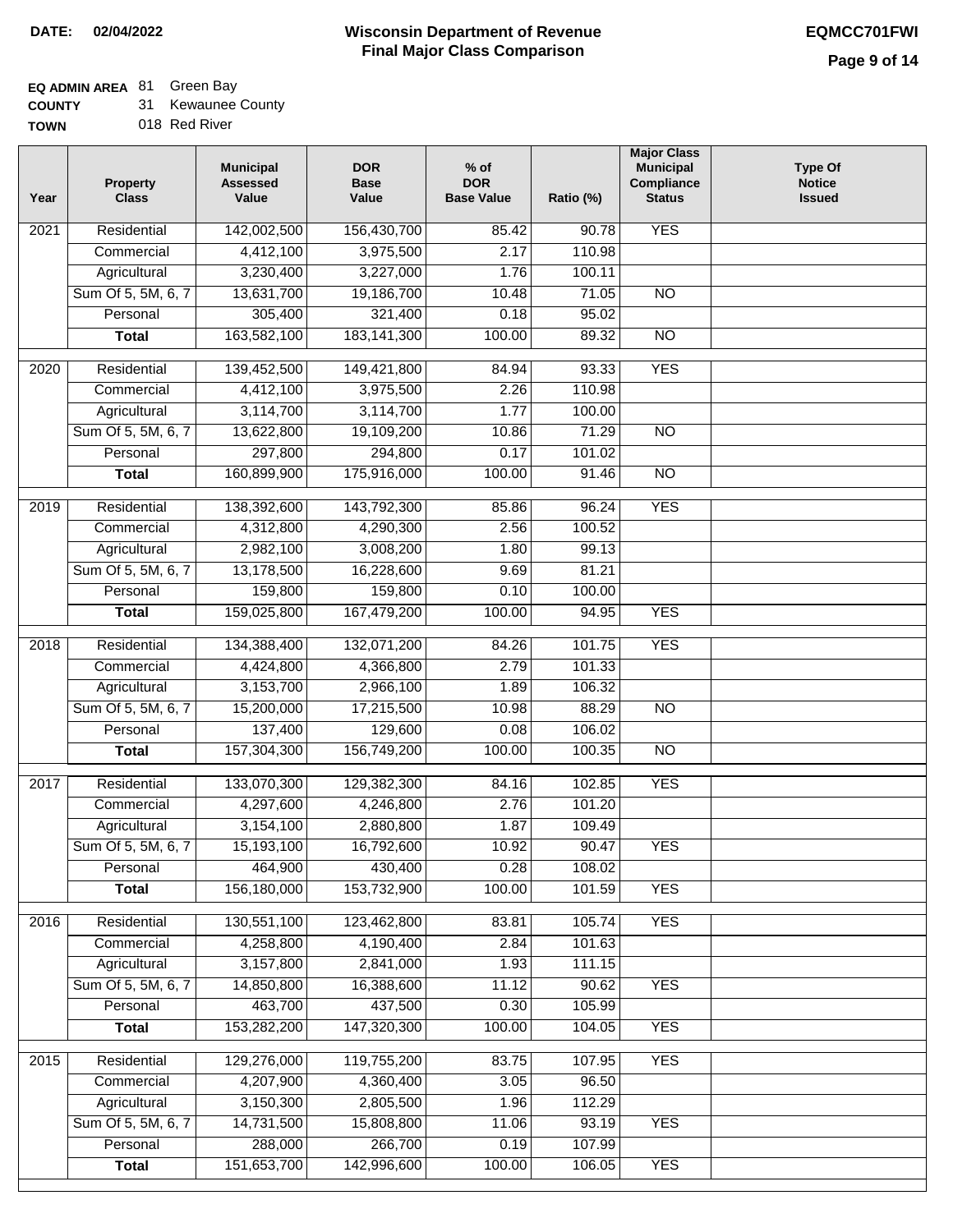### **Wisconsin Department of Revenue Final Major Class Comparison DATE: 02/04/2022 EQMCC701FWI**

٦

## **EQ ADMIN AREA** 81 Green Bay

**COUNTY** TO 31 Kewaunee County

| WN | 020 West Kewaunee |
|----|-------------------|
|    |                   |

| Year             | <b>Property</b><br><b>Class</b> | <b>Municipal</b><br><b>Assessed</b><br>Value | <b>DOR</b><br><b>Base</b><br>Value | $%$ of<br><b>DOR</b><br><b>Base Value</b> | Ratio (%) | <b>Major Class</b><br><b>Municipal</b><br>Compliance<br><b>Status</b> | <b>Type Of</b><br><b>Notice</b><br><b>Issued</b> |
|------------------|---------------------------------|----------------------------------------------|------------------------------------|-------------------------------------------|-----------|-----------------------------------------------------------------------|--------------------------------------------------|
| 2021             | Residential                     | 76,750,000                                   | 93,226,100                         | 73.54                                     | 82.33     | <b>NO</b>                                                             |                                                  |
|                  | Commercial                      | 2,238,100                                    | 2,397,700                          | 1.89                                      | 93.34     |                                                                       |                                                  |
|                  | Agricultural                    | 2,439,300                                    | 2,804,000                          | 2.21                                      | 86.99     |                                                                       |                                                  |
|                  | Sum Of 5, 5M, 6, 7              | 26,496,900                                   | 27,856,100                         | 21.97                                     | 95.12     | <b>YES</b>                                                            |                                                  |
|                  | Personal                        | 418,800                                      | 481,000                            | 0.38                                      | 87.07     |                                                                       |                                                  |
|                  | <b>Total</b>                    | 108,343,100                                  | 126,764,900                        | 100.00                                    | 85.47     | $\overline{NO}$                                                       |                                                  |
| $\frac{1}{2020}$ | Residential                     | 75,551,100                                   | 88,374,300                         | 72.73                                     | 85.49     | $\overline{NO}$                                                       |                                                  |
|                  | Commercial                      | 2,186,900                                    | 2,436,400                          | 2.01                                      | 89.76     |                                                                       |                                                  |
|                  | Agricultural                    | 2,472,700                                    | 2,692,500                          | 2.22                                      | 91.84     |                                                                       |                                                  |
|                  | Sum Of 5, 5M, 6, 7              | 26,067,700                                   | 27,560,100                         | 22.68                                     | 94.58     | <b>YES</b>                                                            |                                                  |
|                  | Personal                        | 407,000                                      | 443,700                            | 0.37                                      | 91.73     |                                                                       |                                                  |
|                  | <b>Total</b>                    | 106,685,400                                  | 121,507,000                        | 100.00                                    | 87.80     | <b>NO</b>                                                             |                                                  |
|                  |                                 |                                              |                                    |                                           |           |                                                                       |                                                  |
| $\frac{2019}{ }$ | Residential                     | 74,915,000                                   | 82,334,200                         | 71.33                                     | 90.99     | <b>YES</b>                                                            |                                                  |
|                  | Commercial                      | 2,098,300                                    | 2,053,500                          | 1.78                                      | 102.18    |                                                                       |                                                  |
|                  | Agricultural                    | 2,411,400                                    | 2,600,500                          | 2.25                                      | 92.73     |                                                                       |                                                  |
|                  | Sum Of 5, 5M, 6, 7              | 26,029,200                                   | 28,079,500                         | 24.33                                     | 92.70     | <b>YES</b>                                                            |                                                  |
|                  | Personal                        | 331,300                                      | 358,200                            | 0.31                                      | 92.49     |                                                                       |                                                  |
|                  | <b>Total</b>                    | 105,785,200                                  | 115,425,900                        | 100.00                                    | 91.65     | <b>YES</b>                                                            |                                                  |
| 2018             | Residential                     | 73,408,700                                   | 79,174,200                         | 70.85                                     | 92.72     | <b>YES</b>                                                            |                                                  |
|                  | Commercial                      | 2,096,600                                    | 2,032,400                          | 1.82                                      | 103.16    |                                                                       |                                                  |
|                  | Agricultural                    | 2,375,600                                    | 2,546,100                          | 2.28                                      | 93.30     |                                                                       |                                                  |
|                  | Sum Of 5, 5M, 6, 7              | 25,617,300                                   | 27,694,600                         | 24.78                                     | 92.50     | <b>YES</b>                                                            |                                                  |
|                  | Personal                        | 285,500                                      | 306,000                            | 0.27                                      | 93.30     |                                                                       |                                                  |
|                  | <b>Total</b>                    | 103,783,700                                  | 111,753,300                        | 100.00                                    | 92.87     | <b>YES</b>                                                            |                                                  |
| 2017             | Residential                     | 71,834,300                                   | 74,533,000                         | 69.83                                     | 96.38     | <b>YES</b>                                                            |                                                  |
|                  | Commercial                      | 2,053,300                                    | 1,986,000                          | 1.86                                      | 103.39    |                                                                       |                                                  |
|                  | Agricultural                    | 2,400,000                                    | 2,479,200                          | 2.32                                      | 96.81     |                                                                       |                                                  |
|                  | Sum Of 5, 5M, 6, 7              | 25,513,100                                   | 27,142,500                         | 25.43                                     | 94.00     | <b>YES</b>                                                            |                                                  |
|                  | Personal                        | 573,600                                      | 592,200                            | 0.55                                      | 96.86     |                                                                       |                                                  |
|                  | <b>Total</b>                    | 102,374,300                                  | 106,732,900                        | 100.00                                    | 95.92     | <b>YES</b>                                                            |                                                  |
| 2016             | Residential                     | 71,408,400                                   | 70,332,100                         | 68.84                                     | 101.53    | <b>YES</b>                                                            |                                                  |
|                  | Commercial                      | 1,934,100                                    | 1,844,500                          | 1.81                                      | 104.86    |                                                                       |                                                  |
|                  | Agricultural                    | 2,442,600                                    | 2,444,300                          | 2.39                                      | 99.93     |                                                                       |                                                  |
|                  | Sum Of 5, 5M, 6, 7              | 25,548,200                                   | 27,019,600                         | 26.45                                     | 94.55     | <b>YES</b>                                                            |                                                  |
|                  | Personal                        | 526,800                                      | 526,800                            | 0.52                                      | 100.00    |                                                                       |                                                  |
|                  | <b>Total</b>                    | 101,860,100                                  | 102,167,300                        | 100.00                                    | 99.70     | <b>YES</b>                                                            |                                                  |
|                  |                                 |                                              |                                    |                                           |           |                                                                       |                                                  |
| 2015             | Residential                     | 70,259,900                                   | 70,529,300                         | 69.76                                     | 99.62     | <b>YES</b>                                                            |                                                  |
|                  | Commercial                      | 1,897,300                                    | 1,867,400                          | 1.85                                      | 101.60    |                                                                       |                                                  |
|                  | Agricultural                    | 2,409,600                                    | 2,408,600                          | 2.38                                      | 100.04    |                                                                       |                                                  |
|                  | Sum Of 5, 5M, 6, 7              | 21,599,600                                   | 25,801,400                         | 25.52                                     | 83.71     | NO                                                                    |                                                  |
|                  | Personal                        | 482,400                                      | 500,700                            | 0.50                                      | 96.35     |                                                                       |                                                  |
|                  | <b>Total</b>                    | 96,648,800                                   | 101,107,400                        | 100.00                                    | 95.59     | $\overline{NO}$                                                       | Non-Compliance Notice                            |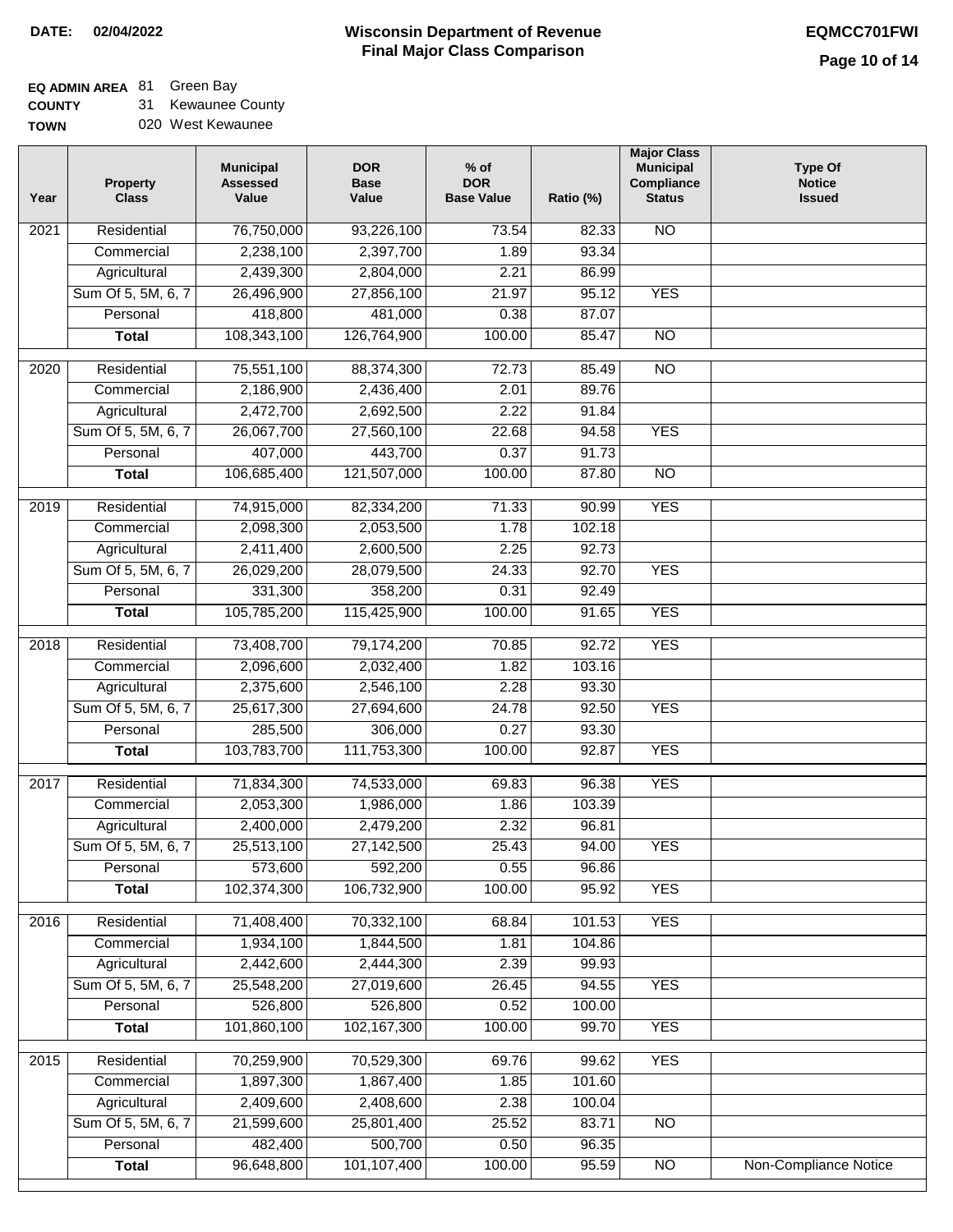# **EQ ADMIN AREA** 81 Green Bay

| <b>COUNTY</b> |  | 31 Kewaunee County |  |
|---------------|--|--------------------|--|
|---------------|--|--------------------|--|

**VILLAGE** 111 Casco

| Year              | <b>Property</b><br><b>Class</b> | <b>Municipal</b><br><b>Assessed</b><br>Value | <b>DOR</b><br><b>Base</b><br>Value | % of<br><b>DOR</b><br><b>Base Value</b> | Ratio (%) | <b>Major Class</b><br><b>Municipal</b><br>Compliance<br><b>Status</b> | <b>Type Of</b><br><b>Notice</b><br><b>Issued</b> |
|-------------------|---------------------------------|----------------------------------------------|------------------------------------|-----------------------------------------|-----------|-----------------------------------------------------------------------|--------------------------------------------------|
| $\overline{202}1$ | Residential                     | 29,139,400                                   | 30,304,900                         | 85.46                                   | 96.15     | <b>YES</b>                                                            |                                                  |
|                   | Commercial                      | 4,703,100                                    | 4,799,000                          | 13.53                                   | 98.00     | <b>YES</b>                                                            |                                                  |
|                   | Agricultural                    | 3,600                                        | 3,600                              | 0.01                                    | 100.00    |                                                                       |                                                  |
|                   | Sum Of 5, 5M, 6, 7              | 111,200                                      | 129,300                            | 0.36                                    | 86.00     |                                                                       |                                                  |
|                   | Personal                        | 225,750                                      | 225,800                            | 0.64                                    | 99.98     |                                                                       |                                                  |
|                   | <b>Total</b>                    | 34, 183, 050                                 | 35,462,600                         | 100.00                                  | 96.39     | <b>YES</b>                                                            |                                                  |
| $\overline{2020}$ | Residential                     | 23,287,200                                   | 29,487,600                         | 85.46                                   | 78.97     | $\overline{NO}$                                                       |                                                  |
|                   | Commercial                      | 4,194,900                                    | 4,719,800                          | 13.68                                   | 88.88     | $\overline{NO}$                                                       |                                                  |
|                   | Agricultural                    | 14,000                                       | 16,400                             | 0.05                                    | 85.37     |                                                                       |                                                  |
|                   | Sum Of 5, 5M, 6, 7              | 27,800                                       | 29,000                             | 0.08                                    | 95.86     |                                                                       |                                                  |
|                   | Personal                        | 209,800                                      | 249,800                            | 0.72                                    | 83.99     |                                                                       |                                                  |
|                   | <b>Total</b>                    | 27,733,700                                   | 34,502,600                         | 100.00                                  | 80.38     | $\overline{NO}$                                                       | 1st Notice of Non-Compliance                     |
|                   |                                 |                                              |                                    |                                         |           |                                                                       |                                                  |
| 2019              | Residential                     | 23,049,300                                   | 29,265,400                         | 88.17                                   | 78.76     | $\overline{10}$                                                       |                                                  |
|                   | Commercial                      | 3,731,175                                    | 3,475,600                          | 10.47                                   | 107.35    | <b>YES</b>                                                            |                                                  |
|                   | Agricultural                    | 15,100                                       | 16,000                             | 0.05                                    | 94.38     |                                                                       |                                                  |
|                   | Sum Of 5, 5M, 6, 7              | 36,800                                       | 28,000                             | 0.08                                    | 131.43    |                                                                       |                                                  |
|                   | Personal                        | 341,300                                      | 406,300                            | 1.22                                    | 84.00     |                                                                       |                                                  |
|                   | <b>Total</b>                    | 27, 173, 675                                 | 33,191,300                         | 100.00                                  | 81.87     | $\overline{NO}$                                                       |                                                  |
| 2018              | Residential                     | 22,704,600                                   | 27,580,800                         | 87.33                                   | 82.32     | $\overline{NO}$                                                       |                                                  |
|                   | Commercial                      | 3,677,575                                    | 3,688,300                          | 11.68                                   | 99.71     | <b>YES</b>                                                            |                                                  |
|                   | Agricultural                    | 16,200                                       | 16,200                             | 0.05                                    | 100.00    |                                                                       |                                                  |
|                   | Sum Of 5, 5M, 6, 7              | 36,800                                       | 37,100                             | 0.12                                    | 99.19     |                                                                       |                                                  |
|                   | Personal                        | 233,100                                      | 259,000                            | 0.82                                    | 90.00     |                                                                       |                                                  |
|                   | <b>Total</b>                    | 26,668,275                                   | 31,581,400                         | 100.00                                  | 84.44     | <b>NO</b>                                                             |                                                  |
| 2017              | Residential                     | 22,214,100                                   | 25,033,100                         | 86.56                                   | 88.74     | $\overline{NO}$                                                       |                                                  |
|                   | Commercial                      | 3,637,575                                    | 3,503,700                          | 12.12                                   | 103.82    | <b>YES</b>                                                            |                                                  |
|                   | Agricultural                    | 15,900                                       | 15,800                             | 0.05                                    | 100.63    |                                                                       |                                                  |
|                   | Sum Of 5, 5M, 6, 7              | 36,800                                       | 37,100                             | 0.13                                    | 99.19     |                                                                       |                                                  |
|                   | Personal                        | 309,050                                      | 328,700                            | 1.14                                    | 94.02     |                                                                       |                                                  |
|                   | <b>Total</b>                    | 26,213,425                                   | 28,918,400                         | 100.00                                  | 90.65     | <b>NO</b>                                                             |                                                  |
| 2016              | Residential                     | 22,055,200                                   | 23,444,700                         | 84.92                                   | 94.07     | <b>YES</b>                                                            |                                                  |
|                   | Commercial                      | 3,835,475                                    | 3,660,400                          | 13.26                                   | 104.78    | <b>YES</b>                                                            |                                                  |
|                   | Agricultural                    | 15,800                                       | 15,700                             | 0.06                                    | 100.64    |                                                                       |                                                  |
|                   | Sum Of 5, 5M, 6, 7              | 36,800                                       | 37,100                             | 0.13                                    | 99.19     |                                                                       |                                                  |
|                   | Personal                        | 450,040                                      | 450,000                            | 1.63                                    | 100.01    |                                                                       |                                                  |
|                   | <b>Total</b>                    | 26,393,315                                   | 27,607,900                         | 100.00                                  | 95.60     | <b>YES</b>                                                            |                                                  |
|                   |                                 |                                              |                                    |                                         |           |                                                                       |                                                  |
| 2015              | Residential                     | 26,532,200                                   | 21,985,200                         | 83.43                                   | 120.68    | N <sub>O</sub>                                                        |                                                  |
|                   | Commercial                      | 3,801,975                                    | 3,905,700                          | 14.82                                   | 97.34     | <b>YES</b>                                                            |                                                  |
|                   | Agricultural                    | 16,200                                       | 15,900                             | 0.06                                    | 101.89    |                                                                       |                                                  |
|                   | Sum Of 5, 5M, 6, 7              | 40,000                                       | 27,900                             | 0.11                                    | 143.37    |                                                                       |                                                  |
|                   | Personal                        | 484,800                                      | 417,900                            | 1.59                                    | 116.01    |                                                                       |                                                  |
|                   | <b>Total</b>                    | 30,875,175                                   | 26,352,600                         | 100.00                                  | 117.16    | N <sub>O</sub>                                                        | <b>Non-Compliance Notice</b>                     |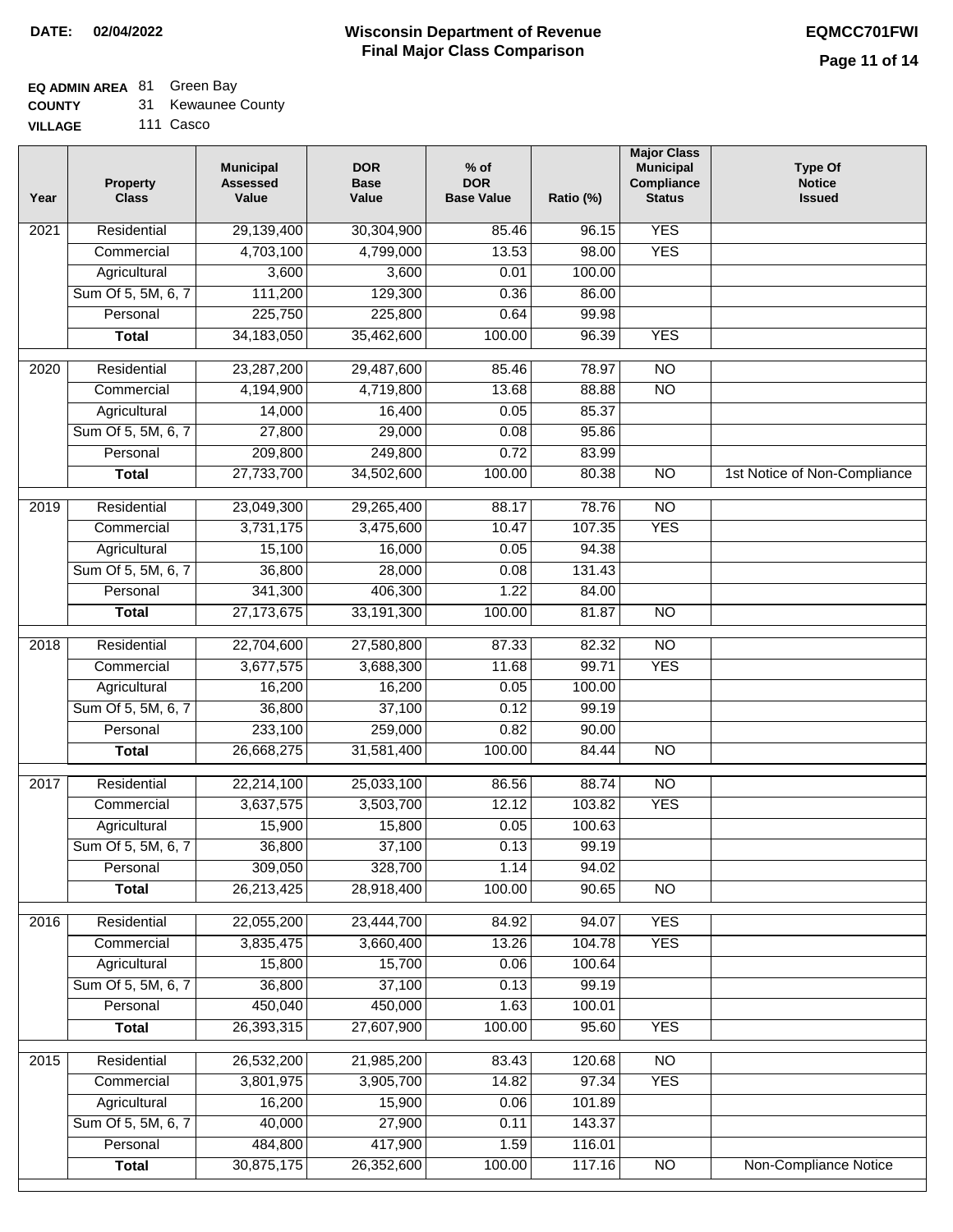# **EQ ADMIN AREA** 81 Green Bay

**COUNTY** 31 Kewaunee County

| Year              | <b>Property</b><br><b>Class</b> | <b>Municipal</b><br><b>Assessed</b><br>Value | <b>DOR</b><br><b>Base</b><br>Value | $%$ of<br><b>DOR</b><br><b>Base Value</b> | Ratio (%) | <b>Major Class</b><br><b>Municipal</b><br>Compliance<br><b>Status</b> | <b>Type Of</b><br><b>Notice</b><br><b>Issued</b> |
|-------------------|---------------------------------|----------------------------------------------|------------------------------------|-------------------------------------------|-----------|-----------------------------------------------------------------------|--------------------------------------------------|
| 2021              | Residential                     | 133,001,800                                  | 171,440,300                        | 76.79                                     | 77.58     | $\overline{NO}$                                                       |                                                  |
|                   | Commercial                      | 45,251,800                                   | 49,810,400                         | 22.31                                     | 90.85     | <b>YES</b>                                                            |                                                  |
|                   | Agricultural                    | 50,500                                       | 60,700                             | 0.03                                      | 83.20     |                                                                       |                                                  |
|                   | Sum Of 5, 5M, 6, 7              | 95,000                                       | 87,700                             | 0.04                                      | 108.32    |                                                                       |                                                  |
|                   | Personal                        | 1,532,300                                    | 1,868,700                          | 0.84                                      | 82.00     |                                                                       |                                                  |
|                   | <b>Total</b>                    | 179,931,400                                  | 223,267,800                        | 100.00                                    | 80.59     | N <sub>O</sub>                                                        |                                                  |
| 2020              | Residential                     | 130,563,800                                  | 153,751,100                        | 76.16                                     | 84.92     | NO                                                                    |                                                  |
|                   | Commercial                      | 45,644,900                                   | 46,092,800                         | 22.83                                     | 99.03     | <b>YES</b>                                                            |                                                  |
|                   | Agricultural                    | 54,100                                       | 60,800                             | 0.03                                      | 88.98     |                                                                       |                                                  |
|                   | Sum Of 5, 5M, 6, 7              | 95,000                                       | 87,700                             | 0.04                                      | 108.32    |                                                                       |                                                  |
|                   | Personal                        | 1,638,300                                    | 1,883,100                          | 0.93                                      | 87.00     |                                                                       |                                                  |
|                   | <b>Total</b>                    | 177,996,100                                  | 201,875,500                        | 100.00                                    | 88.17     | $\overline{NO}$                                                       |                                                  |
|                   |                                 |                                              |                                    |                                           |           |                                                                       |                                                  |
| 2019              | Residential                     | 127,760,400                                  | 145,459,400                        | 75.69                                     | 87.83     | $\overline{NO}$                                                       |                                                  |
|                   | Commercial                      | 45,170,600                                   | 44,671,700                         | 23.24                                     | 101.12    | <b>YES</b>                                                            |                                                  |
|                   | Agricultural                    | 57,600                                       | 61,400                             | 0.03                                      | 93.81     |                                                                       |                                                  |
|                   | Sum Of 5, 5M, 6, 7              | 71,700                                       | 74,800                             | 0.04                                      | 95.86     |                                                                       |                                                  |
|                   | Personal                        | 1,749,700                                    | 1,922,800                          | 1.00                                      | 91.00     |                                                                       |                                                  |
|                   | <b>Total</b>                    | 174,810,000                                  | 192,190,100                        | 100.00                                    | 90.96     | $\overline{NO}$                                                       |                                                  |
| $\overline{2018}$ | Residential                     | 126,104,900                                  | 134,243,200                        | 76.21                                     | 93.94     | <b>YES</b>                                                            |                                                  |
|                   | Commercial                      | 43,469,100                                   | 40,266,700                         | 22.86                                     | 107.95    | <b>YES</b>                                                            |                                                  |
|                   | Agricultural                    | 53,000                                       | 60,200                             | 0.03                                      | 88.04     |                                                                       |                                                  |
|                   | Sum Of 5, 5M, 6, 7              | 71,700                                       | 71,500                             | 0.04                                      | 100.28    |                                                                       |                                                  |
|                   | Personal                        | 1,286,800                                    | 1,513,900                          | 0.86                                      | 85.00     |                                                                       |                                                  |
|                   | <b>Total</b>                    | 170,985,500                                  | 176, 155, 500                      | 100.00                                    | 97.07     | <b>YES</b>                                                            |                                                  |
| 2017              | Residential                     | 124,772,600                                  | 131, 152, 400                      | 75.18                                     | 95.14     | <b>YES</b>                                                            |                                                  |
|                   | Commercial                      | 43,235,900                                   | 39,992,300                         | 22.92                                     | 108.11    | <b>YES</b>                                                            |                                                  |
|                   | Agricultural                    | 61,300                                       | 58,500                             | 0.03                                      | 104.79    |                                                                       |                                                  |
|                   | Sum Of 5, 5M, 6, 7              | 71,700                                       | 68,200                             | 0.04                                      | 105.13    |                                                                       |                                                  |
|                   | Personal                        | 3,244,600                                    | 3,181,000                          | 1.82                                      | 102.00    |                                                                       |                                                  |
|                   | <b>Total</b>                    | 171,386,100                                  | 174,452,400                        | 100.00                                    | 98.24     | <b>YES</b>                                                            |                                                  |
| 2016              | Residential                     | 124,130,000                                  | 119,810,300                        | 74.21                                     | 103.61    | <b>YES</b>                                                            |                                                  |
|                   | Commercial                      | 41,961,200                                   | 38,482,800                         | 23.84                                     | 109.04    | <b>YES</b>                                                            |                                                  |
|                   | Agricultural                    | 59,300                                       | 57,600                             | 0.04                                      | 102.95    |                                                                       |                                                  |
|                   | Sum Of 5, 5M, 6, 7              | 71,700                                       | 68,200                             | 0.04                                      | 105.13    |                                                                       |                                                  |
|                   | Personal                        | 3,028,600                                    | 3,028,600                          | 1.88                                      | 100.00    |                                                                       |                                                  |
|                   | <b>Total</b>                    | 169,250,800                                  | 161,447,500                        | 100.00                                    | 104.83    | <b>YES</b>                                                            |                                                  |
|                   |                                 |                                              |                                    |                                           |           |                                                                       |                                                  |
| $\overline{2015}$ | Residential                     | 124,015,500                                  | 118,521,000                        | 73.68                                     | 104.64    | <b>YES</b>                                                            |                                                  |
|                   | Commercial                      | 40,210,900                                   | 39,072,900                         | 24.29                                     | 102.91    | <b>YES</b>                                                            |                                                  |
|                   | Agricultural                    | 58,100                                       | 56,500                             | 0.04                                      | 102.83    |                                                                       |                                                  |
|                   | Sum Of 5, 5M, 6, 7              | 89,700                                       | 79,400                             | 0.05                                      | 112.97    |                                                                       |                                                  |
|                   | Personal                        | 3,120,300                                    | 3,120,300                          | 1.94                                      | 100.00    |                                                                       |                                                  |
|                   | <b>Total</b>                    | 167,494,500                                  | 160,850,100                        | 100.00                                    | 104.13    | <b>YES</b>                                                            |                                                  |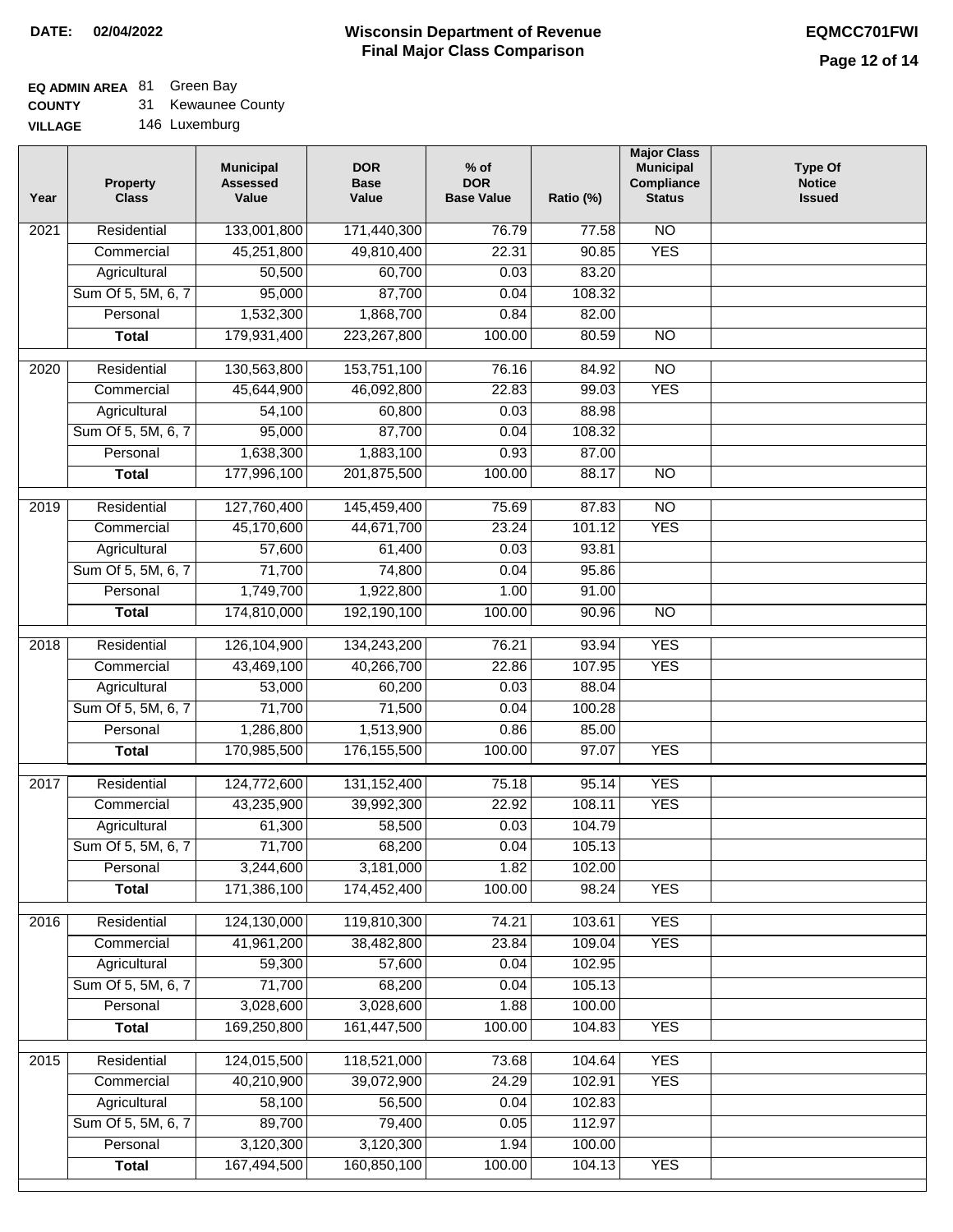### **EQ ADMIN AREA** 81 Green Bay

| <b>COUNTY</b> |  | Kewaunee County |  |
|---------------|--|-----------------|--|
|---------------|--|-----------------|--|

**CITY** 201 Algoma

| 120,800,100<br><b>NO</b><br>Residential<br>162,561,900<br>81.10<br>74.31<br>2021<br><b>YES</b><br>34,437,600<br>99.03<br>Commercial<br>34,773,300<br>17.35<br>34,600<br>34,700<br>0.02<br>99.71<br>Agricultural<br>206,400<br>265,700<br>Sum Of 5, 5M, 6, 7<br>0.13<br>77.68<br>2,256,400<br>Personal<br>2,820,600<br>1.41<br>80.00<br>157,735,100<br>200,456,200<br>100.00<br>78.69<br>$\overline{NO}$<br><b>Total</b><br>$\frac{1}{2020}$<br>Residential<br>119,818,900<br>152,345,500<br>80.19<br>78.65<br>$\overline{10}$<br>18.49<br>97.30<br><b>YES</b><br>Commercial<br>34,180,300<br>35,129,600<br>Agricultural<br>33,600<br>33,400<br>0.02<br>100.60<br>197,100<br>Sum Of 5, 5M, 6, 7<br>335,000<br>0.18<br>58.84<br>2,127,200<br>2,127,200<br>1.12<br>100.00<br>Personal<br>156,357,100<br>$\overline{NO}$<br><b>Total</b><br>189,970,700<br>100.00<br>82.31<br>$\overline{NO}$<br>2019<br>Residential<br>118,051,100<br>136, 126, 700<br>86.72<br>77.91<br><b>YES</b><br>Commercial<br>33,934,500<br>35,788,100<br>20.48<br>94.82<br>32,100<br>94.39<br>Agricultural<br>30,300<br>0.02<br>197,100<br>Sum Of 5, 5M, 6, 7<br>276,400<br>0.16<br>71.31<br>2,355,300<br>Personal<br>2,505,600<br>1.43<br>94.00<br>154,568,300<br>174,728,900<br>100.00<br>88.46<br>$\overline{NO}$<br><b>Total</b><br>116,961,100<br><b>YES</b><br>2018<br>Residential<br>126,176,900<br>78.30<br>92.70<br>20.29<br><b>YES</b><br>Commercial<br>32,330,800<br>32,693,400<br>98.89<br>30,200<br>31,200<br>0.02<br>96.79<br>Agricultural<br>197,100<br>Sum Of 5, 5M, 6, 7<br>290,900<br>0.18<br>67.76<br>1,945,500<br>1.21<br>1,945,500<br>100.00<br>Personal<br><b>YES</b><br>151,464,700<br>161,137,900<br>100.00<br>94.00<br><b>Total</b><br><b>YES</b><br>Residential<br>115,715,400<br>120,261,000<br>77.49<br>96.22<br>2017<br>31,904,300<br>31,662,600<br>20.40<br>100.76<br><b>YES</b><br>Commercial<br>0.02<br>99.34<br>30,200<br>30,400<br>Agricultural<br>Sum Of 5, 5M, 6, 7<br>197,100<br>290,900<br>0.19<br>67.76<br>2,941,900<br>Personal<br>2,941,900<br>1.90<br>100.00<br>150,788,900<br>155,186,800<br>100.00<br>97.17<br><b>YES</b><br><b>Total</b><br><b>YES</b><br>2016<br>Residential<br>114,821,700<br>118,130,300<br>77.38<br>97.20<br>32,175,300<br>102.47<br><b>YES</b><br>Commercial<br>31,398,600<br>20.57<br>30,200<br>30,100<br>100.33<br>Agricultural<br>0.02<br>197,100<br>290,900<br>Sum Of 5, 5M, 6, 7<br>0.19<br>67.76<br>2,819,200<br>Personal<br>2,819,200<br>1.85<br>100.00<br>150,043,500<br>152,669,100<br>100.00<br>98.28<br><b>YES</b><br><b>Total</b><br>2015<br>113,813,200<br>116,565,000<br><b>YES</b><br>Residential<br>76.61<br>97.64<br>31,990,400<br>32,186,700<br>21.15<br>99.39<br><b>YES</b><br>Commercial<br>Agricultural<br>29,100<br>29,600<br>98.31<br>0.02<br>197,100<br>Sum Of 5, 5M, 6, 7<br>263,800<br>0.17<br>74.72<br>3,009,200<br>Personal<br>3,102,300<br>2.04<br>97.00 | Year | <b>Property</b><br><b>Class</b> | <b>Municipal</b><br><b>Assessed</b><br>Value | <b>DOR</b><br><b>Base</b><br>Value | $%$ of<br><b>DOR</b><br><b>Base Value</b> | Ratio (%) | <b>Major Class</b><br><b>Municipal</b><br>Compliance<br><b>Status</b> | <b>Type Of</b><br><b>Notice</b><br><b>Issued</b> |
|------------------------------------------------------------------------------------------------------------------------------------------------------------------------------------------------------------------------------------------------------------------------------------------------------------------------------------------------------------------------------------------------------------------------------------------------------------------------------------------------------------------------------------------------------------------------------------------------------------------------------------------------------------------------------------------------------------------------------------------------------------------------------------------------------------------------------------------------------------------------------------------------------------------------------------------------------------------------------------------------------------------------------------------------------------------------------------------------------------------------------------------------------------------------------------------------------------------------------------------------------------------------------------------------------------------------------------------------------------------------------------------------------------------------------------------------------------------------------------------------------------------------------------------------------------------------------------------------------------------------------------------------------------------------------------------------------------------------------------------------------------------------------------------------------------------------------------------------------------------------------------------------------------------------------------------------------------------------------------------------------------------------------------------------------------------------------------------------------------------------------------------------------------------------------------------------------------------------------------------------------------------------------------------------------------------------------------------------------------------------------------------------------------------------------------------------------------------------------------------------------------------------------------------------------------------------------------------------------------------------------------------------------------------------------------------------------------------------------------------------------------------------------------------------------------------------------------------------------------------------------------------------------------------------------|------|---------------------------------|----------------------------------------------|------------------------------------|-------------------------------------------|-----------|-----------------------------------------------------------------------|--------------------------------------------------|
|                                                                                                                                                                                                                                                                                                                                                                                                                                                                                                                                                                                                                                                                                                                                                                                                                                                                                                                                                                                                                                                                                                                                                                                                                                                                                                                                                                                                                                                                                                                                                                                                                                                                                                                                                                                                                                                                                                                                                                                                                                                                                                                                                                                                                                                                                                                                                                                                                                                                                                                                                                                                                                                                                                                                                                                                                                                                                                                              |      |                                 |                                              |                                    |                                           |           |                                                                       |                                                  |
|                                                                                                                                                                                                                                                                                                                                                                                                                                                                                                                                                                                                                                                                                                                                                                                                                                                                                                                                                                                                                                                                                                                                                                                                                                                                                                                                                                                                                                                                                                                                                                                                                                                                                                                                                                                                                                                                                                                                                                                                                                                                                                                                                                                                                                                                                                                                                                                                                                                                                                                                                                                                                                                                                                                                                                                                                                                                                                                              |      |                                 |                                              |                                    |                                           |           |                                                                       |                                                  |
|                                                                                                                                                                                                                                                                                                                                                                                                                                                                                                                                                                                                                                                                                                                                                                                                                                                                                                                                                                                                                                                                                                                                                                                                                                                                                                                                                                                                                                                                                                                                                                                                                                                                                                                                                                                                                                                                                                                                                                                                                                                                                                                                                                                                                                                                                                                                                                                                                                                                                                                                                                                                                                                                                                                                                                                                                                                                                                                              |      |                                 |                                              |                                    |                                           |           |                                                                       |                                                  |
|                                                                                                                                                                                                                                                                                                                                                                                                                                                                                                                                                                                                                                                                                                                                                                                                                                                                                                                                                                                                                                                                                                                                                                                                                                                                                                                                                                                                                                                                                                                                                                                                                                                                                                                                                                                                                                                                                                                                                                                                                                                                                                                                                                                                                                                                                                                                                                                                                                                                                                                                                                                                                                                                                                                                                                                                                                                                                                                              |      |                                 |                                              |                                    |                                           |           |                                                                       |                                                  |
|                                                                                                                                                                                                                                                                                                                                                                                                                                                                                                                                                                                                                                                                                                                                                                                                                                                                                                                                                                                                                                                                                                                                                                                                                                                                                                                                                                                                                                                                                                                                                                                                                                                                                                                                                                                                                                                                                                                                                                                                                                                                                                                                                                                                                                                                                                                                                                                                                                                                                                                                                                                                                                                                                                                                                                                                                                                                                                                              |      |                                 |                                              |                                    |                                           |           |                                                                       |                                                  |
|                                                                                                                                                                                                                                                                                                                                                                                                                                                                                                                                                                                                                                                                                                                                                                                                                                                                                                                                                                                                                                                                                                                                                                                                                                                                                                                                                                                                                                                                                                                                                                                                                                                                                                                                                                                                                                                                                                                                                                                                                                                                                                                                                                                                                                                                                                                                                                                                                                                                                                                                                                                                                                                                                                                                                                                                                                                                                                                              |      |                                 |                                              |                                    |                                           |           |                                                                       |                                                  |
|                                                                                                                                                                                                                                                                                                                                                                                                                                                                                                                                                                                                                                                                                                                                                                                                                                                                                                                                                                                                                                                                                                                                                                                                                                                                                                                                                                                                                                                                                                                                                                                                                                                                                                                                                                                                                                                                                                                                                                                                                                                                                                                                                                                                                                                                                                                                                                                                                                                                                                                                                                                                                                                                                                                                                                                                                                                                                                                              |      |                                 |                                              |                                    |                                           |           |                                                                       |                                                  |
|                                                                                                                                                                                                                                                                                                                                                                                                                                                                                                                                                                                                                                                                                                                                                                                                                                                                                                                                                                                                                                                                                                                                                                                                                                                                                                                                                                                                                                                                                                                                                                                                                                                                                                                                                                                                                                                                                                                                                                                                                                                                                                                                                                                                                                                                                                                                                                                                                                                                                                                                                                                                                                                                                                                                                                                                                                                                                                                              |      |                                 |                                              |                                    |                                           |           |                                                                       |                                                  |
|                                                                                                                                                                                                                                                                                                                                                                                                                                                                                                                                                                                                                                                                                                                                                                                                                                                                                                                                                                                                                                                                                                                                                                                                                                                                                                                                                                                                                                                                                                                                                                                                                                                                                                                                                                                                                                                                                                                                                                                                                                                                                                                                                                                                                                                                                                                                                                                                                                                                                                                                                                                                                                                                                                                                                                                                                                                                                                                              |      |                                 |                                              |                                    |                                           |           |                                                                       |                                                  |
|                                                                                                                                                                                                                                                                                                                                                                                                                                                                                                                                                                                                                                                                                                                                                                                                                                                                                                                                                                                                                                                                                                                                                                                                                                                                                                                                                                                                                                                                                                                                                                                                                                                                                                                                                                                                                                                                                                                                                                                                                                                                                                                                                                                                                                                                                                                                                                                                                                                                                                                                                                                                                                                                                                                                                                                                                                                                                                                              |      |                                 |                                              |                                    |                                           |           |                                                                       |                                                  |
|                                                                                                                                                                                                                                                                                                                                                                                                                                                                                                                                                                                                                                                                                                                                                                                                                                                                                                                                                                                                                                                                                                                                                                                                                                                                                                                                                                                                                                                                                                                                                                                                                                                                                                                                                                                                                                                                                                                                                                                                                                                                                                                                                                                                                                                                                                                                                                                                                                                                                                                                                                                                                                                                                                                                                                                                                                                                                                                              |      |                                 |                                              |                                    |                                           |           |                                                                       |                                                  |
|                                                                                                                                                                                                                                                                                                                                                                                                                                                                                                                                                                                                                                                                                                                                                                                                                                                                                                                                                                                                                                                                                                                                                                                                                                                                                                                                                                                                                                                                                                                                                                                                                                                                                                                                                                                                                                                                                                                                                                                                                                                                                                                                                                                                                                                                                                                                                                                                                                                                                                                                                                                                                                                                                                                                                                                                                                                                                                                              |      |                                 |                                              |                                    |                                           |           |                                                                       |                                                  |
|                                                                                                                                                                                                                                                                                                                                                                                                                                                                                                                                                                                                                                                                                                                                                                                                                                                                                                                                                                                                                                                                                                                                                                                                                                                                                                                                                                                                                                                                                                                                                                                                                                                                                                                                                                                                                                                                                                                                                                                                                                                                                                                                                                                                                                                                                                                                                                                                                                                                                                                                                                                                                                                                                                                                                                                                                                                                                                                              |      |                                 |                                              |                                    |                                           |           |                                                                       |                                                  |
|                                                                                                                                                                                                                                                                                                                                                                                                                                                                                                                                                                                                                                                                                                                                                                                                                                                                                                                                                                                                                                                                                                                                                                                                                                                                                                                                                                                                                                                                                                                                                                                                                                                                                                                                                                                                                                                                                                                                                                                                                                                                                                                                                                                                                                                                                                                                                                                                                                                                                                                                                                                                                                                                                                                                                                                                                                                                                                                              |      |                                 |                                              |                                    |                                           |           |                                                                       |                                                  |
|                                                                                                                                                                                                                                                                                                                                                                                                                                                                                                                                                                                                                                                                                                                                                                                                                                                                                                                                                                                                                                                                                                                                                                                                                                                                                                                                                                                                                                                                                                                                                                                                                                                                                                                                                                                                                                                                                                                                                                                                                                                                                                                                                                                                                                                                                                                                                                                                                                                                                                                                                                                                                                                                                                                                                                                                                                                                                                                              |      |                                 |                                              |                                    |                                           |           |                                                                       |                                                  |
|                                                                                                                                                                                                                                                                                                                                                                                                                                                                                                                                                                                                                                                                                                                                                                                                                                                                                                                                                                                                                                                                                                                                                                                                                                                                                                                                                                                                                                                                                                                                                                                                                                                                                                                                                                                                                                                                                                                                                                                                                                                                                                                                                                                                                                                                                                                                                                                                                                                                                                                                                                                                                                                                                                                                                                                                                                                                                                                              |      |                                 |                                              |                                    |                                           |           |                                                                       |                                                  |
|                                                                                                                                                                                                                                                                                                                                                                                                                                                                                                                                                                                                                                                                                                                                                                                                                                                                                                                                                                                                                                                                                                                                                                                                                                                                                                                                                                                                                                                                                                                                                                                                                                                                                                                                                                                                                                                                                                                                                                                                                                                                                                                                                                                                                                                                                                                                                                                                                                                                                                                                                                                                                                                                                                                                                                                                                                                                                                                              |      |                                 |                                              |                                    |                                           |           |                                                                       |                                                  |
|                                                                                                                                                                                                                                                                                                                                                                                                                                                                                                                                                                                                                                                                                                                                                                                                                                                                                                                                                                                                                                                                                                                                                                                                                                                                                                                                                                                                                                                                                                                                                                                                                                                                                                                                                                                                                                                                                                                                                                                                                                                                                                                                                                                                                                                                                                                                                                                                                                                                                                                                                                                                                                                                                                                                                                                                                                                                                                                              |      |                                 |                                              |                                    |                                           |           |                                                                       |                                                  |
|                                                                                                                                                                                                                                                                                                                                                                                                                                                                                                                                                                                                                                                                                                                                                                                                                                                                                                                                                                                                                                                                                                                                                                                                                                                                                                                                                                                                                                                                                                                                                                                                                                                                                                                                                                                                                                                                                                                                                                                                                                                                                                                                                                                                                                                                                                                                                                                                                                                                                                                                                                                                                                                                                                                                                                                                                                                                                                                              |      |                                 |                                              |                                    |                                           |           |                                                                       |                                                  |
|                                                                                                                                                                                                                                                                                                                                                                                                                                                                                                                                                                                                                                                                                                                                                                                                                                                                                                                                                                                                                                                                                                                                                                                                                                                                                                                                                                                                                                                                                                                                                                                                                                                                                                                                                                                                                                                                                                                                                                                                                                                                                                                                                                                                                                                                                                                                                                                                                                                                                                                                                                                                                                                                                                                                                                                                                                                                                                                              |      |                                 |                                              |                                    |                                           |           |                                                                       |                                                  |
|                                                                                                                                                                                                                                                                                                                                                                                                                                                                                                                                                                                                                                                                                                                                                                                                                                                                                                                                                                                                                                                                                                                                                                                                                                                                                                                                                                                                                                                                                                                                                                                                                                                                                                                                                                                                                                                                                                                                                                                                                                                                                                                                                                                                                                                                                                                                                                                                                                                                                                                                                                                                                                                                                                                                                                                                                                                                                                                              |      |                                 |                                              |                                    |                                           |           |                                                                       |                                                  |
|                                                                                                                                                                                                                                                                                                                                                                                                                                                                                                                                                                                                                                                                                                                                                                                                                                                                                                                                                                                                                                                                                                                                                                                                                                                                                                                                                                                                                                                                                                                                                                                                                                                                                                                                                                                                                                                                                                                                                                                                                                                                                                                                                                                                                                                                                                                                                                                                                                                                                                                                                                                                                                                                                                                                                                                                                                                                                                                              |      |                                 |                                              |                                    |                                           |           |                                                                       |                                                  |
|                                                                                                                                                                                                                                                                                                                                                                                                                                                                                                                                                                                                                                                                                                                                                                                                                                                                                                                                                                                                                                                                                                                                                                                                                                                                                                                                                                                                                                                                                                                                                                                                                                                                                                                                                                                                                                                                                                                                                                                                                                                                                                                                                                                                                                                                                                                                                                                                                                                                                                                                                                                                                                                                                                                                                                                                                                                                                                                              |      |                                 |                                              |                                    |                                           |           |                                                                       |                                                  |
|                                                                                                                                                                                                                                                                                                                                                                                                                                                                                                                                                                                                                                                                                                                                                                                                                                                                                                                                                                                                                                                                                                                                                                                                                                                                                                                                                                                                                                                                                                                                                                                                                                                                                                                                                                                                                                                                                                                                                                                                                                                                                                                                                                                                                                                                                                                                                                                                                                                                                                                                                                                                                                                                                                                                                                                                                                                                                                                              |      |                                 |                                              |                                    |                                           |           |                                                                       |                                                  |
|                                                                                                                                                                                                                                                                                                                                                                                                                                                                                                                                                                                                                                                                                                                                                                                                                                                                                                                                                                                                                                                                                                                                                                                                                                                                                                                                                                                                                                                                                                                                                                                                                                                                                                                                                                                                                                                                                                                                                                                                                                                                                                                                                                                                                                                                                                                                                                                                                                                                                                                                                                                                                                                                                                                                                                                                                                                                                                                              |      |                                 |                                              |                                    |                                           |           |                                                                       |                                                  |
|                                                                                                                                                                                                                                                                                                                                                                                                                                                                                                                                                                                                                                                                                                                                                                                                                                                                                                                                                                                                                                                                                                                                                                                                                                                                                                                                                                                                                                                                                                                                                                                                                                                                                                                                                                                                                                                                                                                                                                                                                                                                                                                                                                                                                                                                                                                                                                                                                                                                                                                                                                                                                                                                                                                                                                                                                                                                                                                              |      |                                 |                                              |                                    |                                           |           |                                                                       |                                                  |
|                                                                                                                                                                                                                                                                                                                                                                                                                                                                                                                                                                                                                                                                                                                                                                                                                                                                                                                                                                                                                                                                                                                                                                                                                                                                                                                                                                                                                                                                                                                                                                                                                                                                                                                                                                                                                                                                                                                                                                                                                                                                                                                                                                                                                                                                                                                                                                                                                                                                                                                                                                                                                                                                                                                                                                                                                                                                                                                              |      |                                 |                                              |                                    |                                           |           |                                                                       |                                                  |
|                                                                                                                                                                                                                                                                                                                                                                                                                                                                                                                                                                                                                                                                                                                                                                                                                                                                                                                                                                                                                                                                                                                                                                                                                                                                                                                                                                                                                                                                                                                                                                                                                                                                                                                                                                                                                                                                                                                                                                                                                                                                                                                                                                                                                                                                                                                                                                                                                                                                                                                                                                                                                                                                                                                                                                                                                                                                                                                              |      |                                 |                                              |                                    |                                           |           |                                                                       |                                                  |
|                                                                                                                                                                                                                                                                                                                                                                                                                                                                                                                                                                                                                                                                                                                                                                                                                                                                                                                                                                                                                                                                                                                                                                                                                                                                                                                                                                                                                                                                                                                                                                                                                                                                                                                                                                                                                                                                                                                                                                                                                                                                                                                                                                                                                                                                                                                                                                                                                                                                                                                                                                                                                                                                                                                                                                                                                                                                                                                              |      |                                 |                                              |                                    |                                           |           |                                                                       |                                                  |
|                                                                                                                                                                                                                                                                                                                                                                                                                                                                                                                                                                                                                                                                                                                                                                                                                                                                                                                                                                                                                                                                                                                                                                                                                                                                                                                                                                                                                                                                                                                                                                                                                                                                                                                                                                                                                                                                                                                                                                                                                                                                                                                                                                                                                                                                                                                                                                                                                                                                                                                                                                                                                                                                                                                                                                                                                                                                                                                              |      |                                 |                                              |                                    |                                           |           |                                                                       |                                                  |
|                                                                                                                                                                                                                                                                                                                                                                                                                                                                                                                                                                                                                                                                                                                                                                                                                                                                                                                                                                                                                                                                                                                                                                                                                                                                                                                                                                                                                                                                                                                                                                                                                                                                                                                                                                                                                                                                                                                                                                                                                                                                                                                                                                                                                                                                                                                                                                                                                                                                                                                                                                                                                                                                                                                                                                                                                                                                                                                              |      |                                 |                                              |                                    |                                           |           |                                                                       |                                                  |
|                                                                                                                                                                                                                                                                                                                                                                                                                                                                                                                                                                                                                                                                                                                                                                                                                                                                                                                                                                                                                                                                                                                                                                                                                                                                                                                                                                                                                                                                                                                                                                                                                                                                                                                                                                                                                                                                                                                                                                                                                                                                                                                                                                                                                                                                                                                                                                                                                                                                                                                                                                                                                                                                                                                                                                                                                                                                                                                              |      |                                 |                                              |                                    |                                           |           |                                                                       |                                                  |
|                                                                                                                                                                                                                                                                                                                                                                                                                                                                                                                                                                                                                                                                                                                                                                                                                                                                                                                                                                                                                                                                                                                                                                                                                                                                                                                                                                                                                                                                                                                                                                                                                                                                                                                                                                                                                                                                                                                                                                                                                                                                                                                                                                                                                                                                                                                                                                                                                                                                                                                                                                                                                                                                                                                                                                                                                                                                                                                              |      |                                 |                                              |                                    |                                           |           |                                                                       |                                                  |
|                                                                                                                                                                                                                                                                                                                                                                                                                                                                                                                                                                                                                                                                                                                                                                                                                                                                                                                                                                                                                                                                                                                                                                                                                                                                                                                                                                                                                                                                                                                                                                                                                                                                                                                                                                                                                                                                                                                                                                                                                                                                                                                                                                                                                                                                                                                                                                                                                                                                                                                                                                                                                                                                                                                                                                                                                                                                                                                              |      |                                 |                                              |                                    |                                           |           |                                                                       |                                                  |
|                                                                                                                                                                                                                                                                                                                                                                                                                                                                                                                                                                                                                                                                                                                                                                                                                                                                                                                                                                                                                                                                                                                                                                                                                                                                                                                                                                                                                                                                                                                                                                                                                                                                                                                                                                                                                                                                                                                                                                                                                                                                                                                                                                                                                                                                                                                                                                                                                                                                                                                                                                                                                                                                                                                                                                                                                                                                                                                              |      |                                 |                                              |                                    |                                           |           |                                                                       |                                                  |
|                                                                                                                                                                                                                                                                                                                                                                                                                                                                                                                                                                                                                                                                                                                                                                                                                                                                                                                                                                                                                                                                                                                                                                                                                                                                                                                                                                                                                                                                                                                                                                                                                                                                                                                                                                                                                                                                                                                                                                                                                                                                                                                                                                                                                                                                                                                                                                                                                                                                                                                                                                                                                                                                                                                                                                                                                                                                                                                              |      |                                 |                                              |                                    |                                           |           |                                                                       |                                                  |
|                                                                                                                                                                                                                                                                                                                                                                                                                                                                                                                                                                                                                                                                                                                                                                                                                                                                                                                                                                                                                                                                                                                                                                                                                                                                                                                                                                                                                                                                                                                                                                                                                                                                                                                                                                                                                                                                                                                                                                                                                                                                                                                                                                                                                                                                                                                                                                                                                                                                                                                                                                                                                                                                                                                                                                                                                                                                                                                              |      |                                 |                                              |                                    |                                           |           |                                                                       |                                                  |
|                                                                                                                                                                                                                                                                                                                                                                                                                                                                                                                                                                                                                                                                                                                                                                                                                                                                                                                                                                                                                                                                                                                                                                                                                                                                                                                                                                                                                                                                                                                                                                                                                                                                                                                                                                                                                                                                                                                                                                                                                                                                                                                                                                                                                                                                                                                                                                                                                                                                                                                                                                                                                                                                                                                                                                                                                                                                                                                              |      |                                 |                                              |                                    |                                           |           |                                                                       |                                                  |
|                                                                                                                                                                                                                                                                                                                                                                                                                                                                                                                                                                                                                                                                                                                                                                                                                                                                                                                                                                                                                                                                                                                                                                                                                                                                                                                                                                                                                                                                                                                                                                                                                                                                                                                                                                                                                                                                                                                                                                                                                                                                                                                                                                                                                                                                                                                                                                                                                                                                                                                                                                                                                                                                                                                                                                                                                                                                                                                              |      |                                 |                                              |                                    |                                           |           |                                                                       |                                                  |
|                                                                                                                                                                                                                                                                                                                                                                                                                                                                                                                                                                                                                                                                                                                                                                                                                                                                                                                                                                                                                                                                                                                                                                                                                                                                                                                                                                                                                                                                                                                                                                                                                                                                                                                                                                                                                                                                                                                                                                                                                                                                                                                                                                                                                                                                                                                                                                                                                                                                                                                                                                                                                                                                                                                                                                                                                                                                                                                              |      |                                 |                                              |                                    |                                           |           |                                                                       |                                                  |
|                                                                                                                                                                                                                                                                                                                                                                                                                                                                                                                                                                                                                                                                                                                                                                                                                                                                                                                                                                                                                                                                                                                                                                                                                                                                                                                                                                                                                                                                                                                                                                                                                                                                                                                                                                                                                                                                                                                                                                                                                                                                                                                                                                                                                                                                                                                                                                                                                                                                                                                                                                                                                                                                                                                                                                                                                                                                                                                              |      |                                 |                                              |                                    |                                           |           |                                                                       |                                                  |
|                                                                                                                                                                                                                                                                                                                                                                                                                                                                                                                                                                                                                                                                                                                                                                                                                                                                                                                                                                                                                                                                                                                                                                                                                                                                                                                                                                                                                                                                                                                                                                                                                                                                                                                                                                                                                                                                                                                                                                                                                                                                                                                                                                                                                                                                                                                                                                                                                                                                                                                                                                                                                                                                                                                                                                                                                                                                                                                              |      |                                 |                                              |                                    |                                           |           |                                                                       |                                                  |
| 149,039,000<br>152, 147, 400<br>100.00<br><b>YES</b><br>97.96<br><b>Total</b>                                                                                                                                                                                                                                                                                                                                                                                                                                                                                                                                                                                                                                                                                                                                                                                                                                                                                                                                                                                                                                                                                                                                                                                                                                                                                                                                                                                                                                                                                                                                                                                                                                                                                                                                                                                                                                                                                                                                                                                                                                                                                                                                                                                                                                                                                                                                                                                                                                                                                                                                                                                                                                                                                                                                                                                                                                                |      |                                 |                                              |                                    |                                           |           |                                                                       |                                                  |